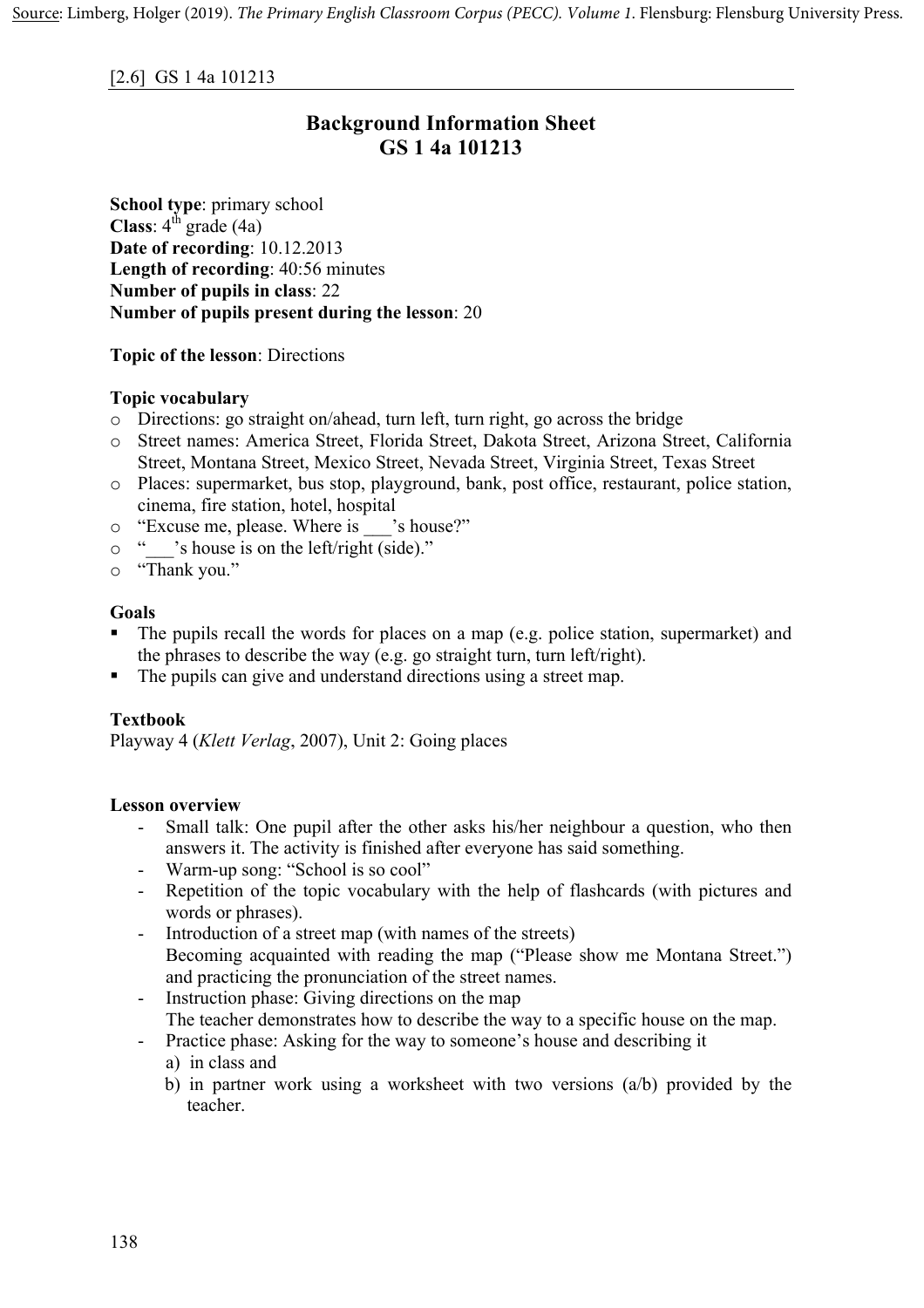#### **Interesting observations**

- Pronunciation of new words (i.e. the street names)
- Task instruction for the partner work
- Vocabulary introduction and repetition
- Partner activity (giving directions to a partner using a map)

#### **Use of media**

- CD with the song: "School is so cool"
- Overhead projector (OHP)
- A map with street names (on a transparency)
- Flashcards with pictures and words or phrases
- Worksheet (in two versions for the partner work)
- Blackboard (to hang up the flashcards and give vocabulary help such as "into")
- File boxes placed on the tables between the partners, so they can't see the other person's map

#### **Personal notes**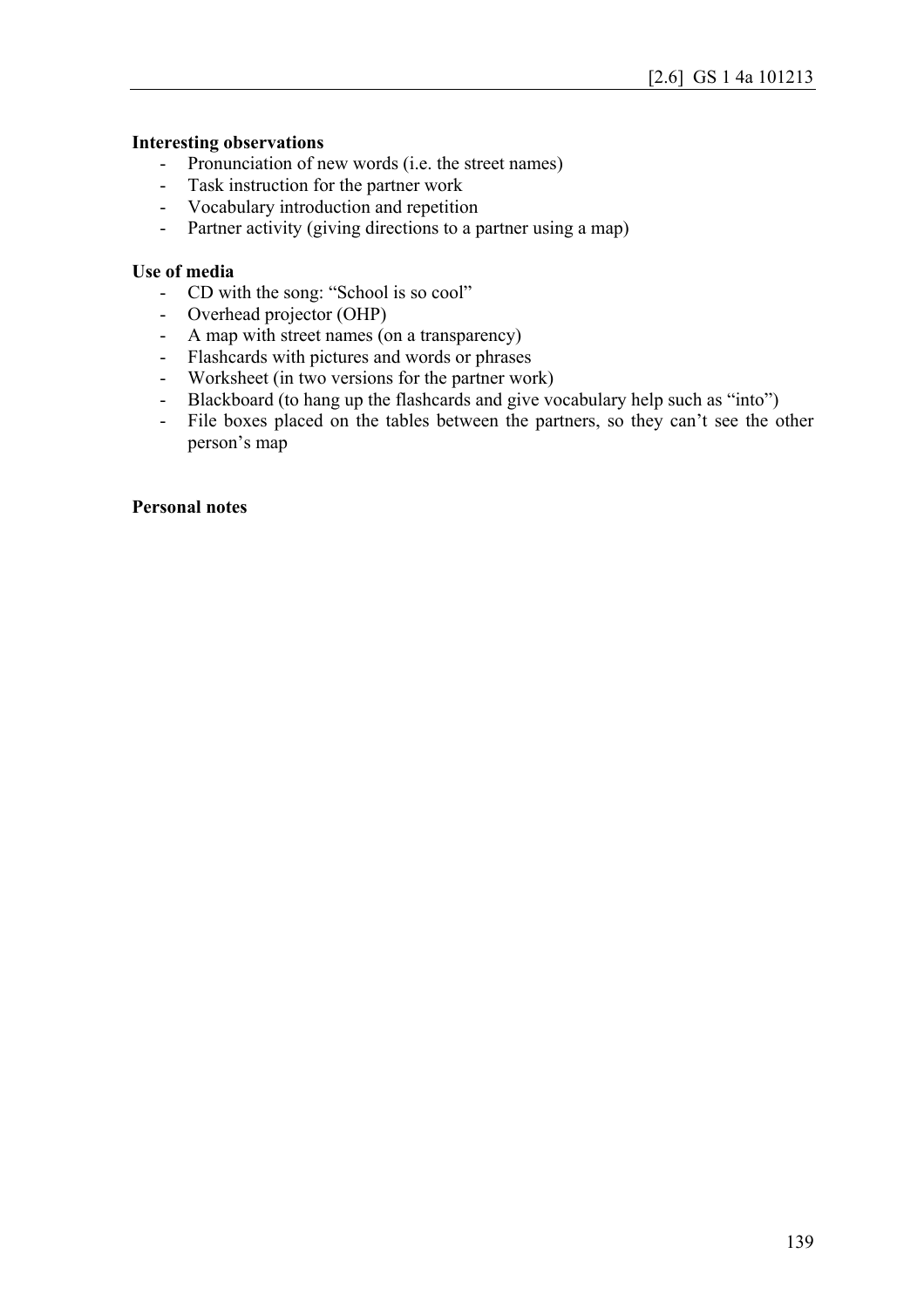```
001
002
003
004
005
006
007
008
009
010
011
012
013
014
015
016
017
018
019
020
021
022
023
024
025
026
027
028
029
030
031
032
033
034
035
036
037
038
039
040
041
042
043
044
045
046
047
048
049
050
051
     Teacher: good morning everyone
     Class: good morning misses <name> and mister <name>
    Researcher:good morning
     Pupil_x: good morning
     Teacher: okay we start-
               oh where is your cd player?
     Class: kann ich-
               ((some pupils jump up))
               ich weiß wo
     Matt: kann ich-
     Teacher: you can (-) get one?
     Matt: yes
     Teacher: okay
               thank you 
               okay 
               then we start the small talk first. 
               who can start it? 
               ehm jakob please
     Jakob: what's your favourite game?
     Tim: i don't know
               what's your (--) favourite colour? 
               ((to Frank))
     Frank: my favourite colour is red and white
               and black.
                (4.0)
               what's your favourite colour? 
               ((to Paul))
     Paul: ehm green
     Frank: oh yes 
               ((nods))
                ((pupils mumble))
     Paul: who is you best friend?
               ((to Jakob))
     Jakob: ehm paul
               linus
               tim
               jakob ((pronounced [ja:kob]))
     Pupil x: jakob ((pronounced [dʒeɪkəb]))
     Jakob: ja 
               jakob ((pronounced [dʒeɪkɘb]))
               eh max- ((pronounced [maks]))
     Class: max ((pronounced [mæks]))
     Jakob: (oder wie)
               ehm 
               what's your telephone number? 
               ((to Sandra))
     Sandra: one five one eight five three 
               two five one two five.
                (5.0)
                ((looks around in class))
               what's your name?
```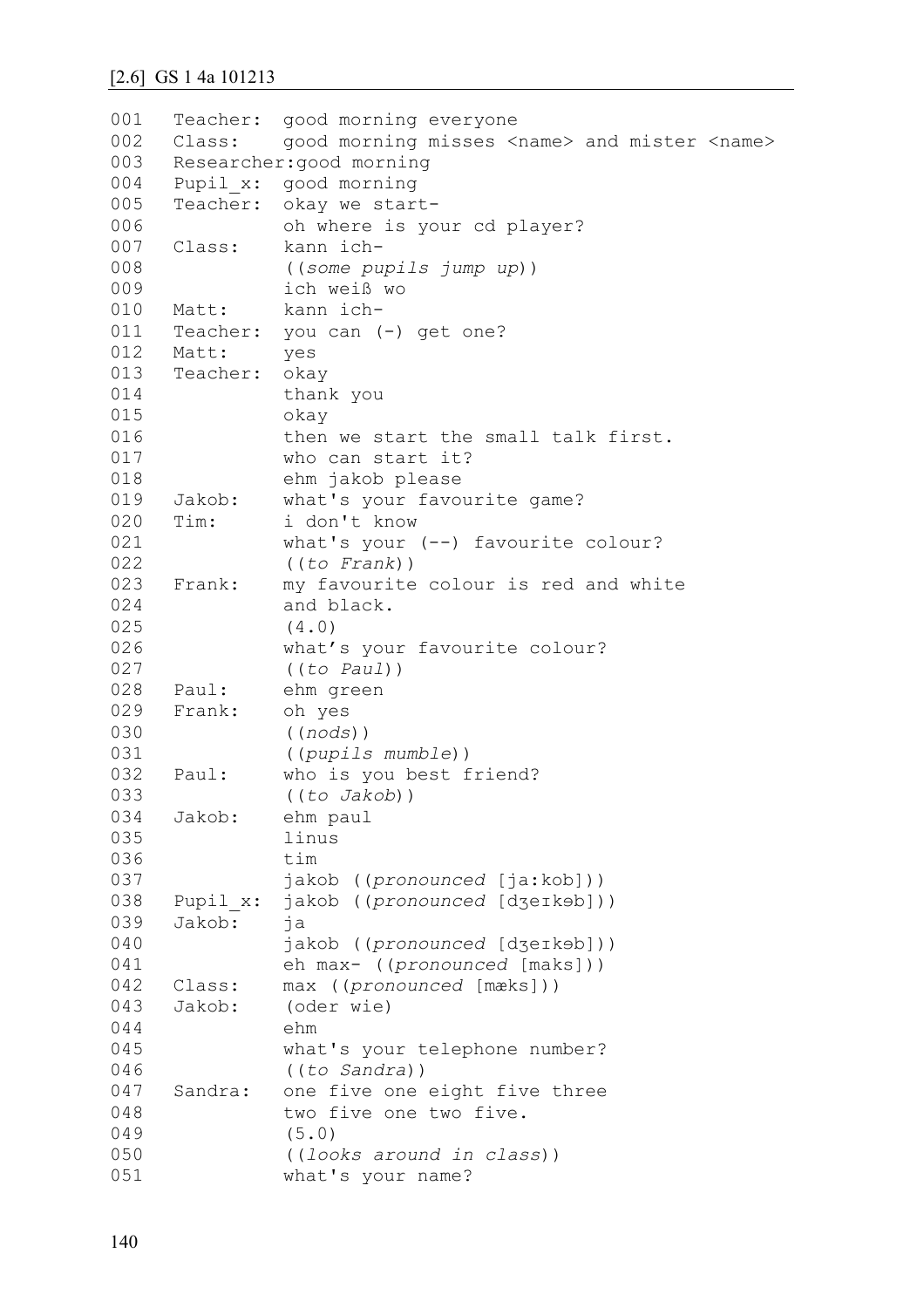```
052
053
054
055
056
057
058
059
060
061
062
063
064
065
066
067
068
069
070
071
072
073
074
075
076
077
078
079
080
081
082
083
084
085
086
087
088
089
090
091
092
093
094
095
096
097
098
099
100
101
102
                ((to Linus))
     Linus: linus ((pronounced [liːnus]))
                ((pupils mumble))
               linus ((pronounced [laɪnəs]))
     Tim: oh oh oh
               this table. 
                ((points to the other side of the 
                  classroom to indicate where the
                  next pupil to ask sits))
     Pupil x: lina
               du musst lina 
     Pupil y: oder frag henry
     Linus: we are you from? 
                ((to Lina))
     Pupils: where 
               where 
               where are=
     Linus: = where are you from?
     Lina: ähm i'm from germany
               what's the time?
     Marta: ähh
     Teacher: << p> quarter past>
     Marta: it's quarter
               ((pupils mumble 'past'))
     Teacher: it's alright
     Marta: it's quarter past twelve
                ((pupils mumble))
     Teacher: sh[::t]
     Marta: [who's] your best friend?
                ((to Nelly))
     Nelly: ehm lea
               ehm 
               what's your favourite colour? 
                ((to Lea))
     Lea: green and orange
               what's your favourite drink? 
                ((to Peter))
     Peter: my favourite drink is fanta
               ehm are you scared of skeletons? 
               ((to Antonia))
     Antonia: no
               no i'm-
     Teacher: no i'm? 
     Antonia: not
     Teacher: oh good
               okay
     Antonia: do you like pizza? ((pronounced [pitsa]))
               pizza? ((pronounced [piːtsə]))
                ((to Sophie))
     Sophie: yes i do
               ehm have you got a (-) brother?
```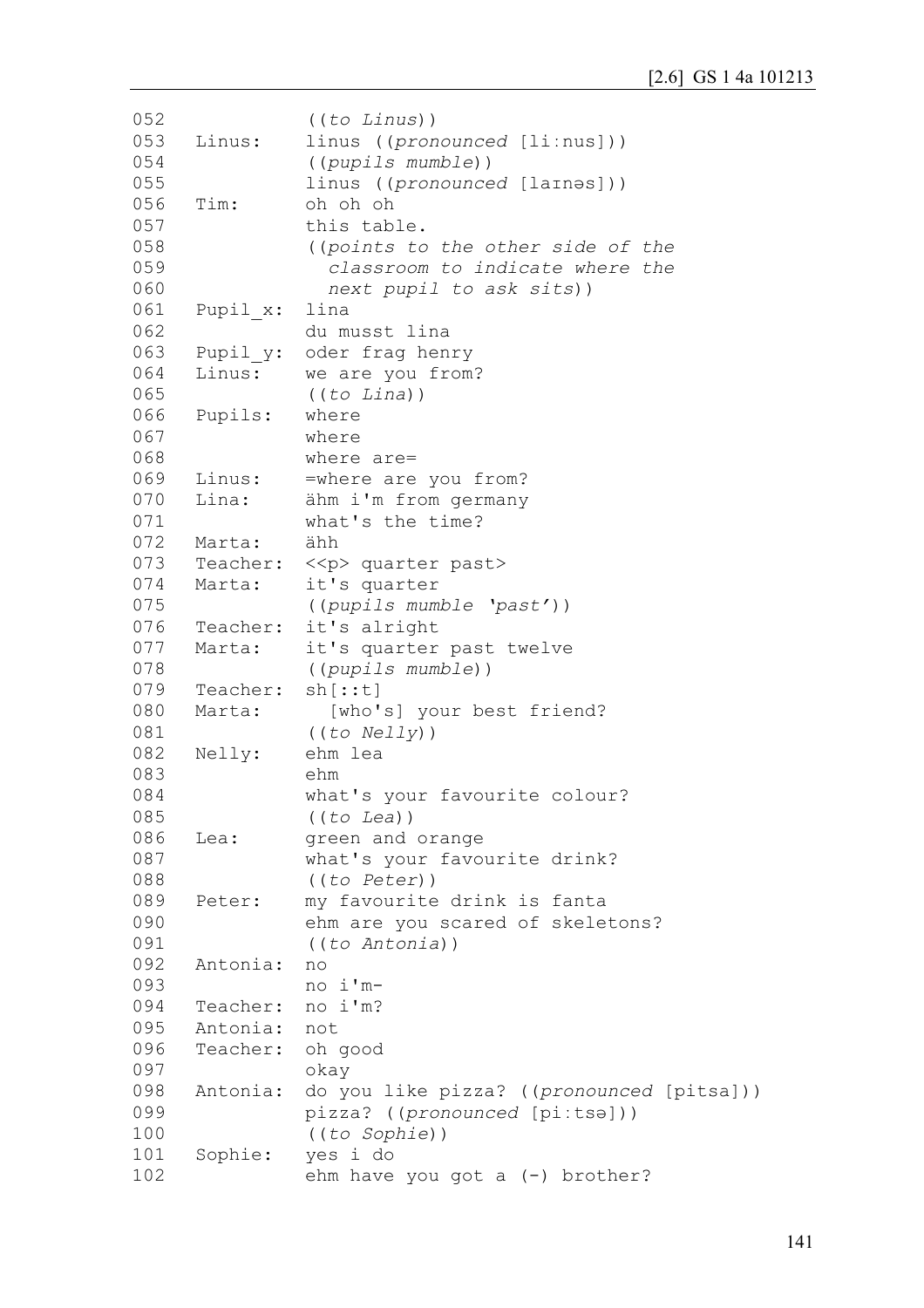```
103
104
105
106
107
108
109
110
111
112
113
114
115
116
117
118
119
120
121
122
123
124
125
126
127
128
129
130
131
132
133
134
135
136
137
138
139
140
141
142
143
144
145
146
147
148
149
150
151
152
153
               ((to Henry))
     Henry: no i'm- äh-
     Sophie: have you got a brother?
               ((some pupils whisper 'yes'))
     Henry: (3.0) 
               yes
     Teacher: yes i?
     Class: have
     Henry: yes i am
     Teacher: henry listen
               have you got a brother? 
               yes i?
     Class: have
     Henry: have two brothers
     Teacher: yes i have
     Class: yes i have two brothers.
     Teacher: oh two brothers?
     Elias: three together
     Henry: << ><< >> what's the time?>
               ((to Oscar))
     Oscar: ((laughs)) 
               ehm (5.0)
     Teacher: it's
               ((pupils whisper the time))
     Oscar: sixteen minutes past twelve
               ehm (--)what's you favourite music (x) 
               ((to Ben))
     Teacher: favourite music 
               or singer
     Oscar: ehm music ((to the teacher))
     Teacher: music
     Ben: my favourite music is
     Linus: hip hop
     Ben: sportfreunde stiller
     Teacher: oh so pop
               maybe it's pop music
     Ben: [ja pop]
     Teacher: [mhm] 
               mhm
               what's the time? 
               ((to Melissa))
     Melissa: it's eighteen minutes past twelve
     Pupil x: and?
     Melissa: and fifteen seconds
     Teacher: melissa 
               i think (we) need ehm elias and matt
     Linus: and jakob
     Teacher: and jakob as [(x) (-) yeah]
     Jakob: [i'm the last one]
     Melissa: are you scared of spiders?
```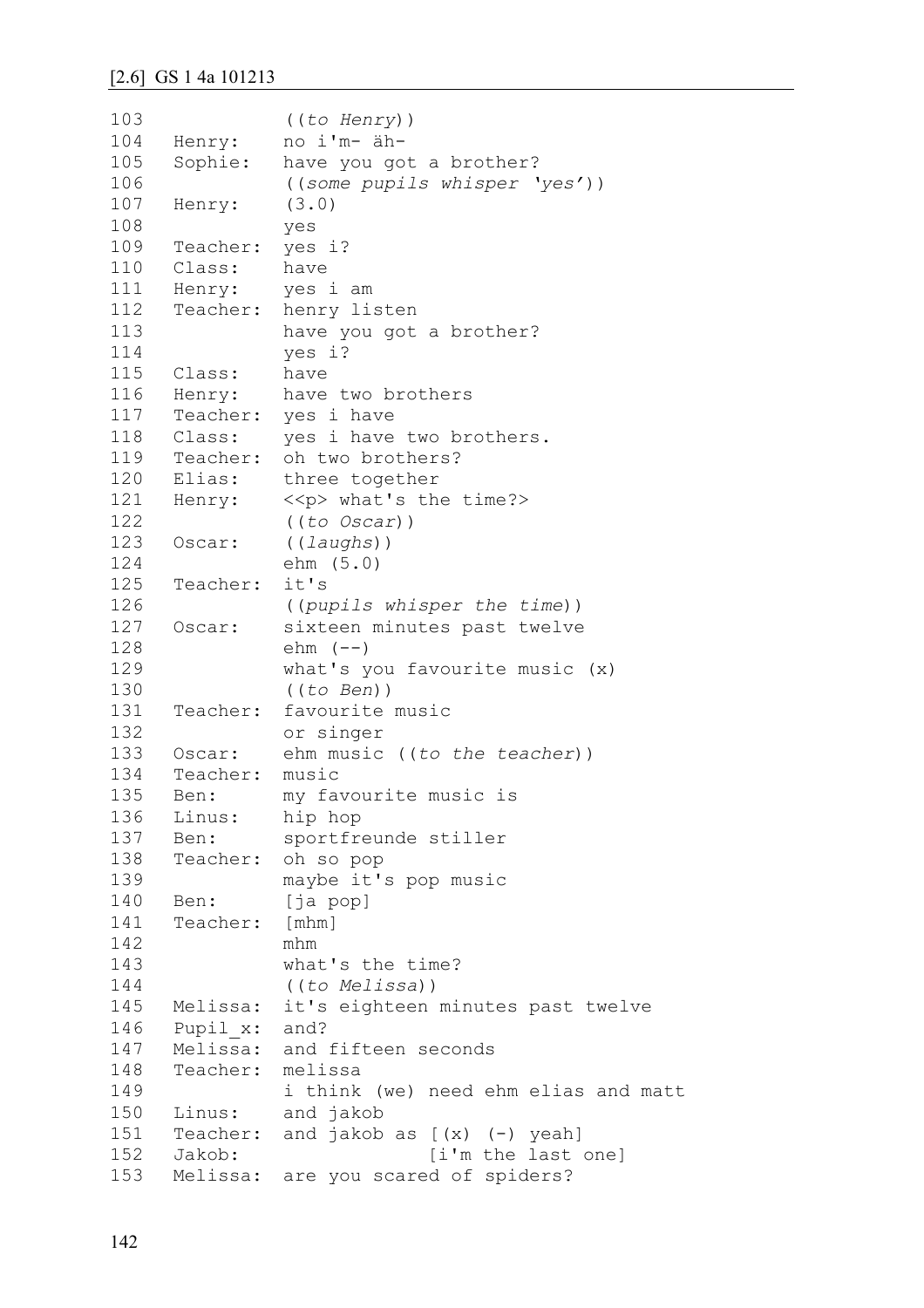```
154
155
156
157
158
159
160
161
162
163
164
165
166
167
168
169
170
171
172
173
174
175
176
177
178
179
180
181
182
183
184
185
186
187
188
189
190
191
192
193
194
195
196
197
198
199
200
201
202
203
204
                ((to Matt))
     Matt: yes i am
               what's your favourite movie? 
               ((to Elias))
     Elias: movie?
     Matt: yes
     Elias: hm ehm pirates of the caribbean?
     Teacher: caribbean 
               uh mhm
     Elias: and star wars
     Teacher: mhm
     Elias: wen muss ich [jetzt (x)]?
     Teacher: [and jakob]
               jakob started
     Elias: are you scared of mister <name>?
               ((to Jakob))
     Jakob: no
     Teacher: okay
               then please stand up (-) for the song
                ((turns on the CD player; the song is
                  instrumental; pupils stand up and start
                  moving to the song with gestures))
     Teacher & 
     Class: if you're in bed
               if you're in bed 
               and you wake up
               and you wake up
               you check your watch
               you check your watch
               it's time to get up
               oh what a lovely morning 
               it's time to go school
               oh what a lovely morning
               school is so cool 
               school is so cool
     Teacher: ((pantomimes washing her face)) 
               elias
     Teacher & 
     Class: wash your face
               wash your face 
               put on your clothes
               put on your clothes
               have a glass of milk
               have a glass of milk
               take your bag and off you go
               oh what a lovely morning
               it's time to go to school
               oh what a lovely morning
               school is so cool
               school is so cool
     Teacher: ((turns off the CD player))
```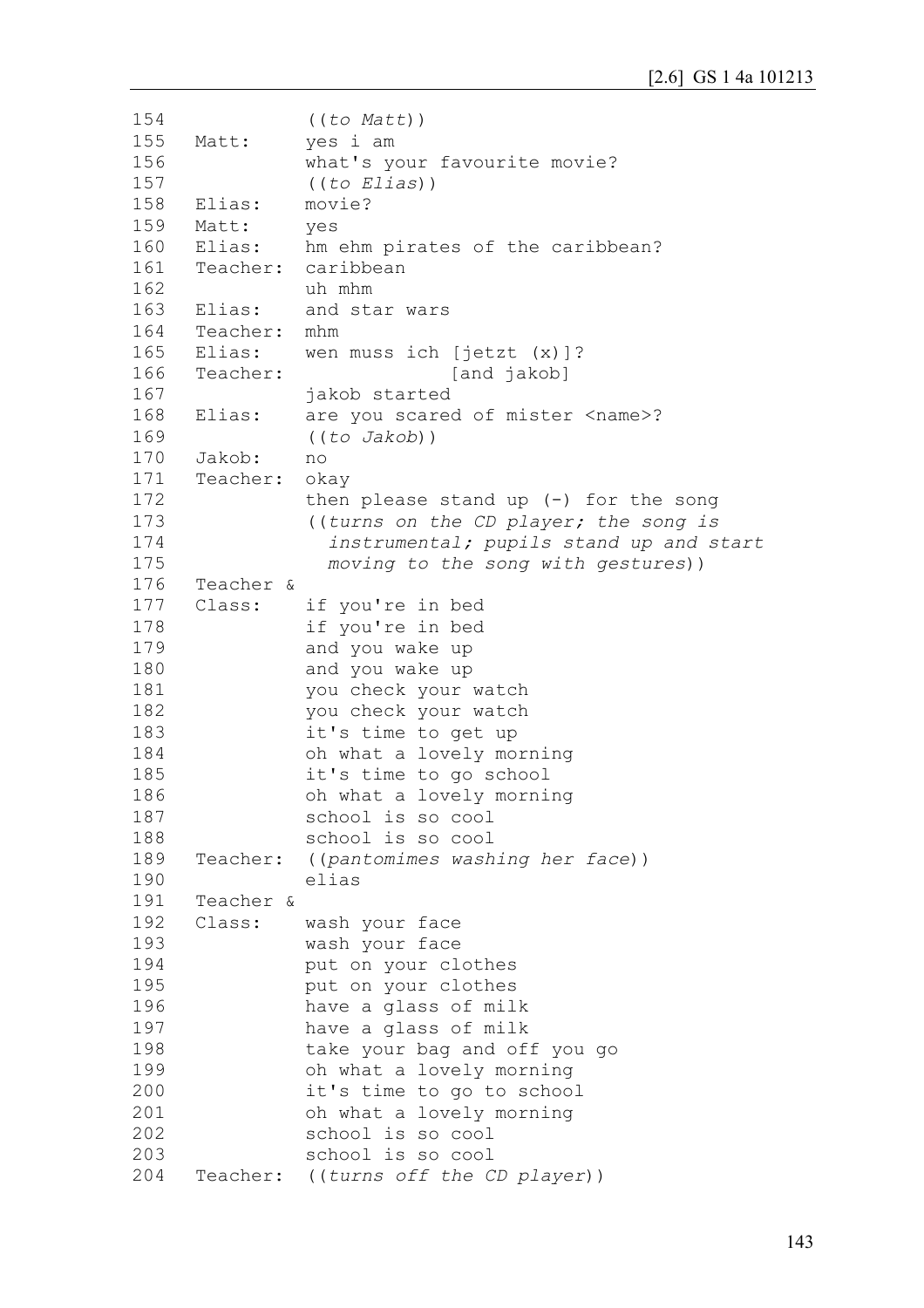```
205
206
207
208
209
210
211
212
213
214
215
216
217
218
219
220
221
222
223
224
225
226
227
228
229
230
231
232
233
234
235
236
237
238
239
240
241
242
243
244
245
246
247
248
249
250
251
252
253
254
255
     Teacher & 
     Class: school is so cool
               school is so cool
                ((6:28-6:40))
                ((pupils sit down again))
     Teacher: ((holds up a picture with an arrow 
                  pointing upwards)) 
               okay
                ((covers the part of the picture which 
                  reveals the name of the direction))
     Jakob: da steht der name
     Teacher: yes
               and lea
     Lea: qo straight on
     Teacher: very good
               go straight on
     Class: go straight on
     Teacher: <<f> go straight on>
     Class: <<f> go straight on>
     Teacher: ((pins the picture to the board))
                ((holds up another picture with an arrow
                  pointing to the left))
     Oscar: turn left
     Antonia: oscar ohh
     Teacher: what's the problem oscar? 
               please (-) raise your finger
               frank
     Frank: tu:rn left
     Teacher: tu:rn left
     Class: turn left
     Teacher: <<t> turn left>
     Class: <<t> turn left>
     Teacher: ((pins the picture to the board))
               go straight on
               ((points to the first picture))
     Class: go straight on
     Teacher: turn left 
                ((points to the second picture))
     Class: turn left
                ((the teacher holds up another picture
                  with an arrow pointing to the right))
     Teacher: okay 
               all together 
               one two three
     Class: turn right
     Teacher: turn right
     Class: turn right
     Teacher: go straight on
               ((points to the first picture))
     Class: go straight on
     Teacher: go straight ahead
```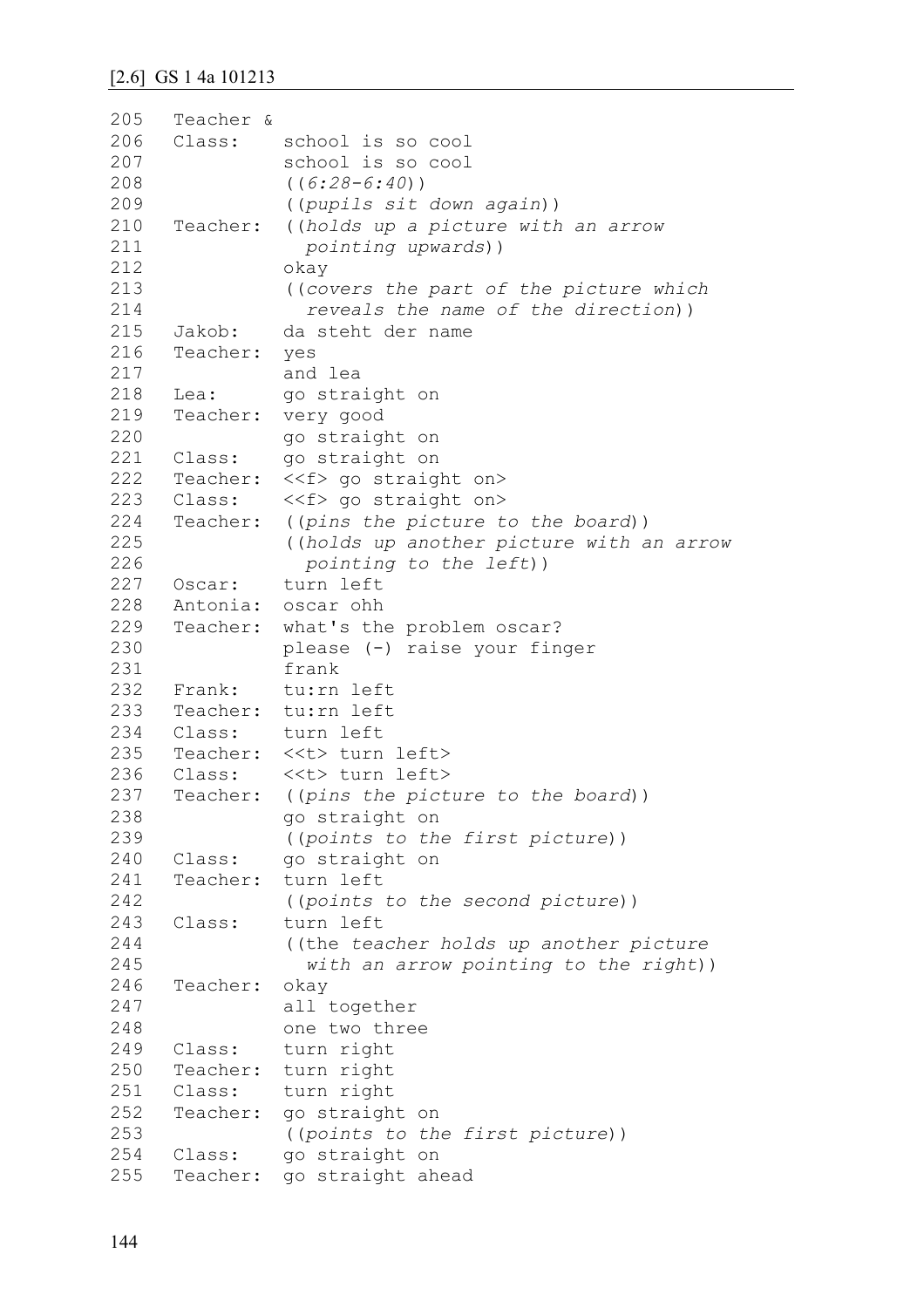```
256
257
258
259
260
261
262
263
264
265
266
267
268
269
270
271
272
273
274
275
276
277
278
279
280
281
282
283
284
285
286
287
288
289
290
291
292
293
294
295
296
297
298
299
300
301
302
303
304
305
306
     Class: go straight ahead 
                ((points to the first picture))
     Teacher: turn left
                ((points to the second picture))
     Class: turn left
                turn right 
                turn right
     Teacher: ((gets a fourth picture with a bridge)) 
                sh: 
                tim?
     Tim: go across the bridge
     Teacher: go across the bridge
     Class: go across the bridge
     Teacher: <<f> go across the bridge>
     Class: <<f> go across the bridge> 
     Teacher: okay 
                very good 
                now i have got (--) a map
                ((puts a transparency 
                   on the overhead projector))
     Oscar: a map
     Teacher: what is a map? 
                in german? 
                ehm elias?
     Elias: ehm eine karte
     Teacher: yes 
                very good
                ((turns on the overhead projector
                   and adjusts the sharpness))
     Pupils: light off
                sandra 
                ((laugh))
     Jakob: soll ich licht ausmachen?
     Teacher: yeah maybe you can switch off the light.
     Pupil x: ja sandra
     Pupil y: oh jetzt ist das geil
                sandra sandra ((pronounced in English))
     Teacher: no that's not really good
                ((the pupils talk while the teacher 
                   adjusts the overhead projector))
     Pupil_x: america street<br>Pupil_y: florida street
                florida street
     Pupil x: so sieht man's noch schlechter
                auf den linien
                ((pupils mumble))
     Oscar: kann das mal jemand wegwischen?
                da steht oscar drauf 
     Pupil x: (nein) das muss weg
     Jakob: wo steht oscar? 
                ((sits down again))
     Oscar: nee ich steh nirgends
```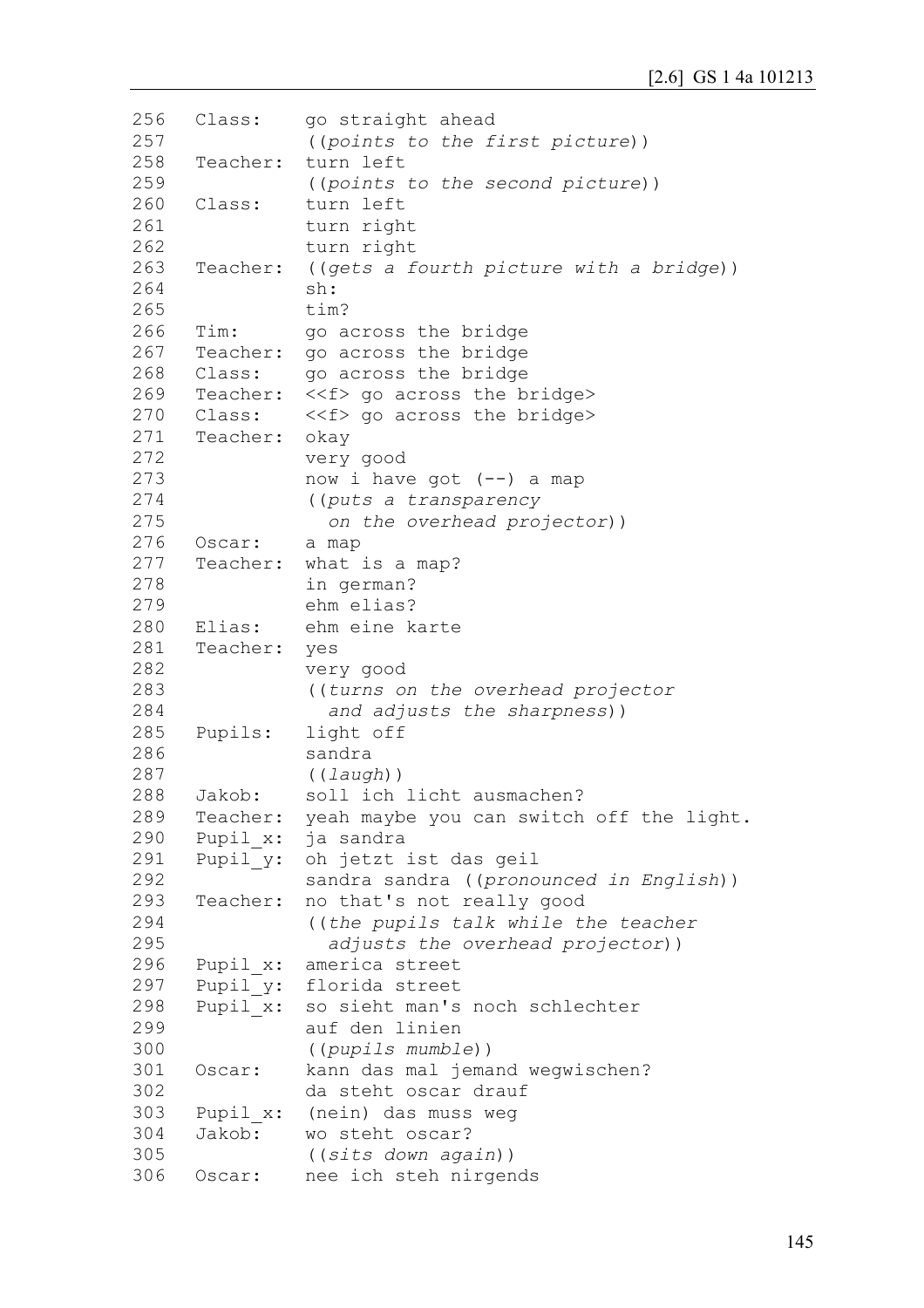```
307
308
309
310
311
312
313
314
315
316
317
318
319
320
321
322
323
324
325
326
327
328
329
330
331
332
333
334
335
336
337
338
339
340
341
342
343
344
345
346
347
348
349
350
351
352
353
354
355
356
357
     Teacher: who can (-) come to (-) the front 
               and show me the::
               arizona street?
               where is the arizona street? 
               who can show me?
     Oscar: this is a drink
     Teacher: ehm sophie
    Melissa: das ist ein getränk
     Sophie: ((goes to the overhead projector and 
                  shows a part of the Arizona Street))
     Oscar: hä wo? 
               da steht arizona ((pronounced in German))
     Teacher: this street here?
     Oscar: arizona ist ein getränk
     Teacher: but where is- where is the arizona street?
               just here? 
               ((points to the same part))
     Sophie: yeah 
               ((points at it again))
     Teacher: here?
     Oscar: no the-
     Teacher: and what about here? 
               ((points at another part of Arizona Street))
    Melissa: alles
     Teacher: where is the arizona street?
               is it just here? 
               ((points at the first part of the street))
     Class: yes
     Teacher: yes?
     Class: no
     Teacher: and here? 
               what- what about (--) this (-) part?
               ((points at the other part))
     Pupil_x: alles 
               arizona street
     Teacher: yeah what-
               which is the arizona street? 
               show me
     Sophie: ((points at the first part of the Arizona 
                  Street))
     Teacher: yea::h 
               oh okay 
               no
               jakob?
                ((pupils mumble))
     Jakob: ((comes to the front and
                  shows the whole Arizona Street))
     Teacher: yeah
               <<len> this all is the arizona street> 
               thank you jakob
               who can show me [(---)] the:
```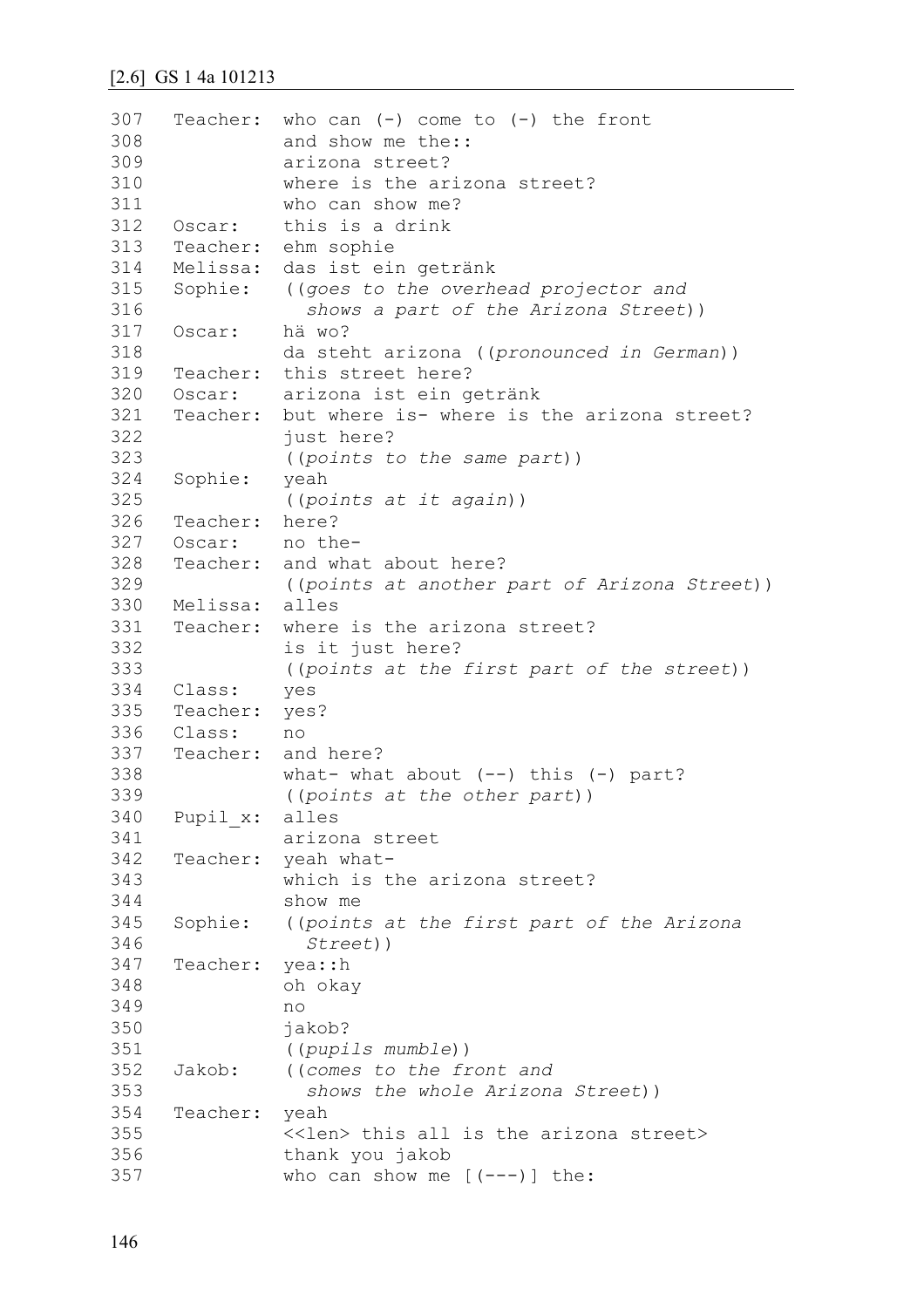```
358
359
360
361
362
363
364
365
366
367
368
369
370
371
372
373
374
375
376
377
378
379
380
381
382
383
384
385
386
387
388
389
390
391
392
393
394
395
396
397
398
399
400
401
402
403
404
405
406
407
408
     Oscar: [da ist eine mexico]
     Teacher: american street
               Melissa
     Melissa: ((comes to the front and 
                  shows the America Street))
     Teacher: very good melissa 
               excellent
               please show me the: montana street
     Pupil x: ähh the montana?
     Teacher: montana street
               peter
     Peter: ((comes to the front and 
                  shows the Montana Street))
               ((pupils mumble))
     Teacher: montana street
     Melissa: yes
     Teacher: [good]
     Oscar: [yes]
     Teacher: this here is?
               which-
               ((shows the Florida Street))
     Oscar: texas
     Pupils: florida
     Teacher: please raise your fingers
               which street is it? 
               elias?
    Elias: florida street
     Teacher: yes 
               good
               please show me the dakota street (-)o:h the dakota street
               (3.0)
               oscar? 
               now i´m (3.0)
               dakota street
    Oscar: ((comes to the front and takes his time
                  to find the street on the map))
     Teacher: you raised your finger
     Oscar: ((shows first part of the Dakota Street))
     Teacher: oh yes
               (3.0)
               yes and but
     Oscar: ((shows the whole Dakota Street))
     Teacher: ja:
               this whole thing is the dakota street 
               and i need one more 
               <<len> where is the california street> 
               marta?
     Marta: ((comes to the front and 
                  shows the California Street))
     Pupil_x: yej-
```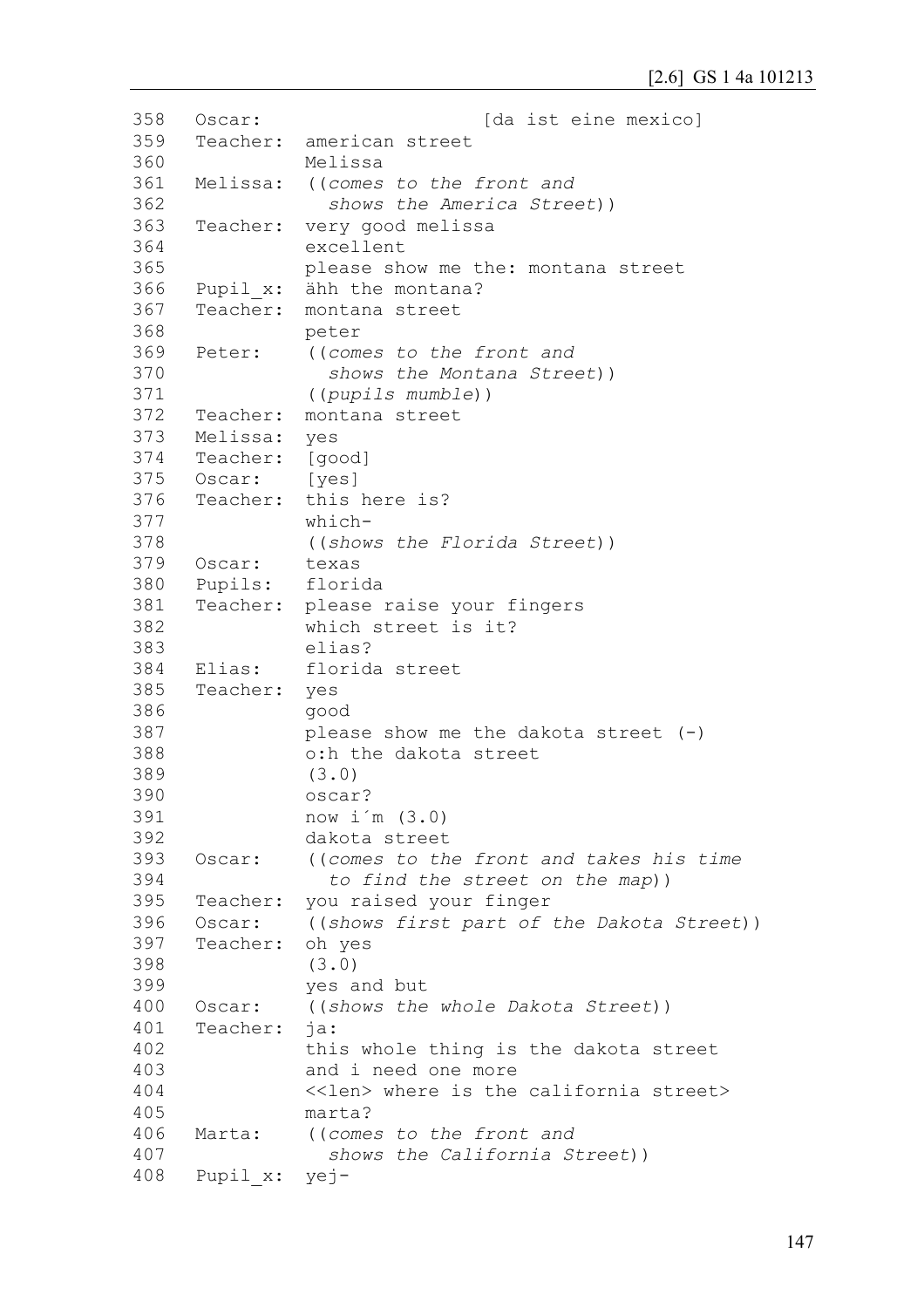```
409
410
411
412
413
414
415
416
417
418
419
420
421
422
423
424
425
426
427
428
429
430
431
432
433
434
435
436
437
438
439
440
441
442
443
444
445
446
447
448
449
450
451
452
453
454
455
456
457
458
459
     Teacher: oh can you show me again?
     Marta: ((shows the California Street again))
     Teacher: yes
               very good
               thank you
               okay let's read together 
               florida street
                ((points at it))
     Class: florida street
     Teacher: montana street
               ((points at it))
     Class: montana street
     Teacher: texas street
                ((points at it))
     Class: texas street
     Teacher: a:merica street 
                ((points at it))
     Class a:merica street
     Teacher: arizona street
                ((points at it))
     Class: arizona street
     Teacher: california street 
                ((points at it))
     Class: california street
     Teacher: mexico street 
               ((points at it))
     Class: mexico street
     Teacher: nevada street 
               ((points at it))
     Class: nevada street
     Teacher: virginia street
                ((points at it))
     Class: virginia street
     Teacher: virginia street 
                ((points at it))
     Class: virginia street
     Teacher: dakota street
                ((points at it)) 
     Class: dakota street
     Teacher: okay 
               now (--) i describe (--) a house 
               and in this house lives ehm (---)
               charles
     Oscar: hä 
               wo ist der?
     Teacher: yes 
               you (--) are here 
                ((points at a spot on the map)) 
               and i tell you the way to charles' house
               o[kay?]
     Oscar: [o]kay
```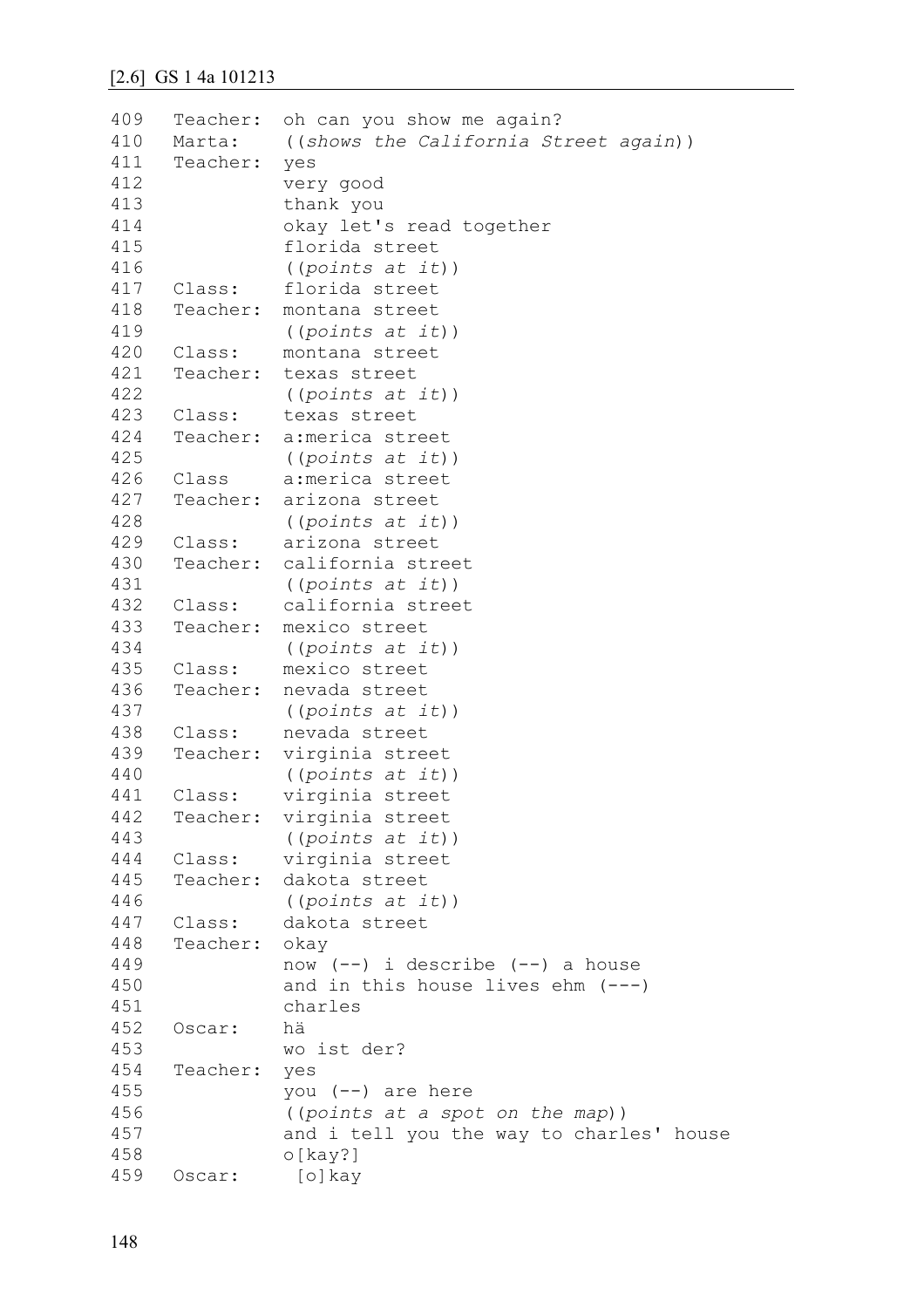```
460
461
462
463
464
465
466
467
468
469
470
471
472
473
474
475
476
477
478
479
480
481
482
483
484
485
486
487
488
489
490
491
492
493
494
495
496
497
498
499
500
501
502
503
504
505
506
507
508
509
510
     Teacher: listen
               <<len> go straight on>
     Oscar: go straight [on]
     Teacher: [<<len> (x)] turn left
               into the (--) florida street> 
               <<len> charles' house is on the right>
     Pupils: ((raise their hands))
     Teacher: i do it one more time 
               [you are here] 
                [((points at a spot on the transparency))] 
                [go straight on]
     Class: [go straight on]
     Teacher: [turn left into (--) florida street]
     Class: [turn left into (--) florida street] 
     Teacher: [charles' house is on the right]
     Class: [charles' house is on the right]
     Teacher: who can show me charles' house?
               wow so many fingers 
               that's great 
               nelly
     Nelly: ((comes to the front 
                  and shows Charles' house))
     Teacher: is it correct?
     Class: yes
     Teacher: alright 
               okay 
               i will tell you the (---) way to
               give me a name
               to michael's house 
               michael's house 
               go (---) straight on 
               turn right into nevada street
     Pupils: yes
     Teacher: turn left into california street 
               michael's house is on the left (-) 
               i (---) do it one more time
               go straigt on 
               turn l- äh right into nevada street 
               turn left into california street.
               michael's house is on (---) the left
                (3.0) 
               linus
     Linus: ((comes to the front 
                   and shows Michael's house)) 
                ((pupils laugh)) 
               haha im garten steht er
     Teacher: oh yes 
               this is the garden. 
               yeah this is the right house.
               thank you. 
               okay
```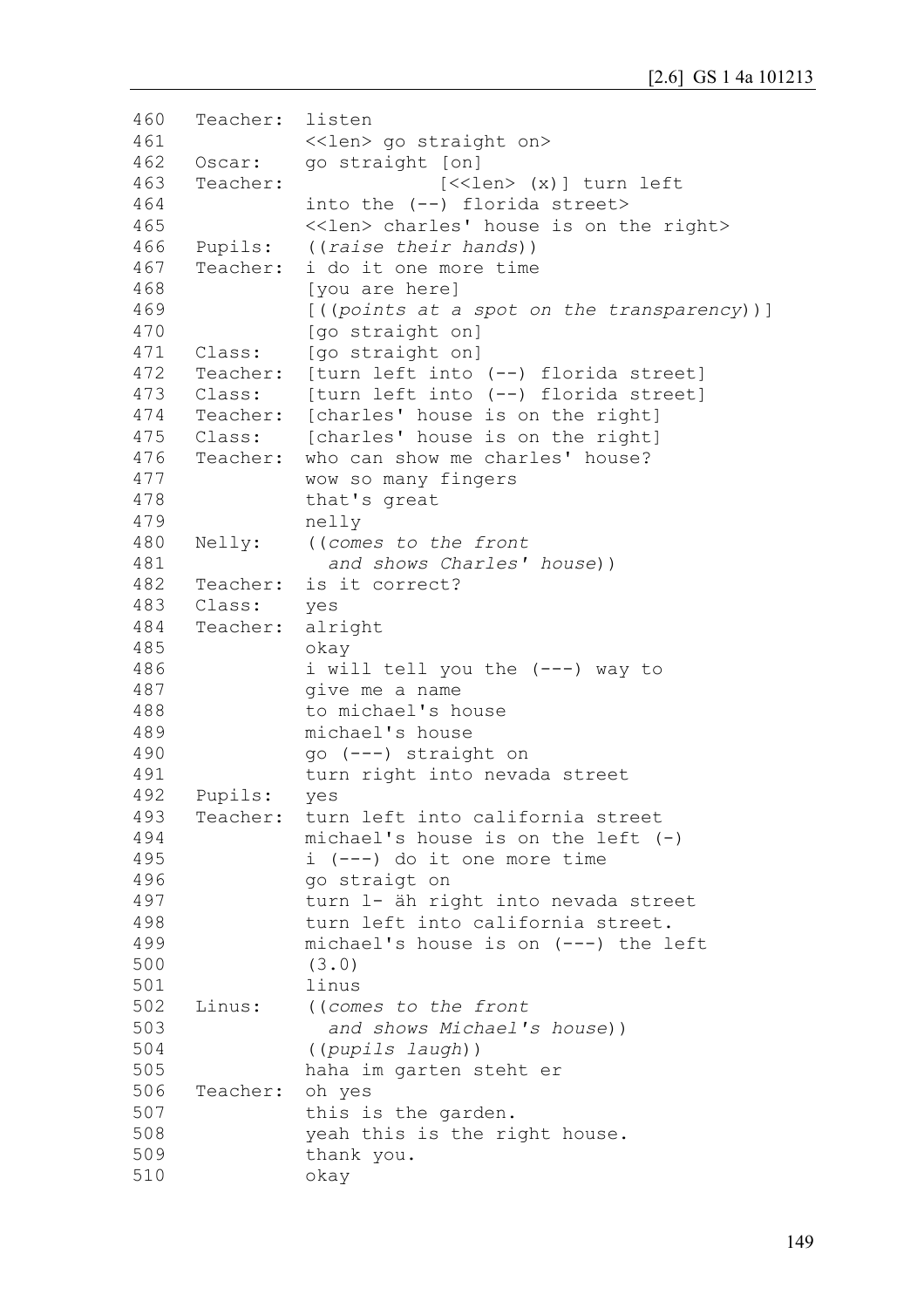| 511 |                   | all together go straight on                               |
|-----|-------------------|-----------------------------------------------------------|
| 512 | Class:            | go straight on                                            |
| 513 | Teacher:          | turn right                                                |
| 514 | Class:            | turn right                                                |
| 515 | Teacher:          | into nevada street                                        |
| 516 | Class:            | into nevada street                                        |
| 517 | Teacher:          | turn left [into] california street                        |
| 518 | Class:            | [turn left]                                               |
| 519 |                   | turn left into california street                          |
| 520 | Teacher:          | okay                                                      |
| 521 |                   | who can describe the way to: $(--)$                       |
| 522 |                   | tony's house?                                             |
| 523 | Linus:            | wo ist das?                                               |
| 524 | Teacher:          | you have to check                                         |
| 525 |                   | can you describe the way to tony's house?                 |
| 526 | Jakob:            | das ist beschrif=                                         |
| 527 | Teacher:          | =who can tell us the way                                  |
| 528 |                   | matt                                                      |
| 529 | Matt:             | go straight on                                            |
| 530 |                   | Teacher: < <all> wait wait wait&gt;</all>                 |
| 531 |                   |                                                           |
| 532 |                   | [go straight on]                                          |
| 533 |                   | [((points at the transparency))]<br>in the nevada street? |
| 534 | Matt:<br>Teacher: | turn left?                                                |
|     |                   |                                                           |
| 535 |                   | turn right?                                               |
| 536 | Matt:             | go straight on                                            |
| 537 |                   | turn nee                                                  |
| 538 |                   | ((pupils mumble))                                         |
| 539 | Teacher:          | turn left                                                 |
| 540 |                   | into?                                                     |
| 541 | Matt:             | into the nevada street?                                   |
| 542 | Teacher: okay     |                                                           |
| 543 | Matt:             | tony's house is in the- $(x)$ the-                        |
| 544 | Teacher:          | on                                                        |
| 545 | Matt:             | on- the- the right- p- ähh the right-                     |
| 546 | Pupils:           | hää?                                                      |
| 547 |                   | da ist doch rechts                                        |
| 548 |                   | ((pupils get louder))                                     |
| 549 | Teacher:          | ((points at a spot on the map))                           |
| 550 |                   | here?                                                     |
| 551 | Matt:             | no                                                        |
| 552 | Teacher:          | look                                                      |
| 553 |                   | right is here.                                            |
| 554 |                   | ((shows it on the transparency))                          |
| 555 | Elias:            | da steht doch tony hä                                     |
| 556 |                   | i come from here                                          |
| 557 | Elias:            | da steht doch tony                                        |
| 558 | Teacher:          | is it here on the right?                                  |
| 559 |                   | no                                                        |
| 560 |                   | who can tell me the way to tony's house?                  |
| 561 |                   | elias                                                     |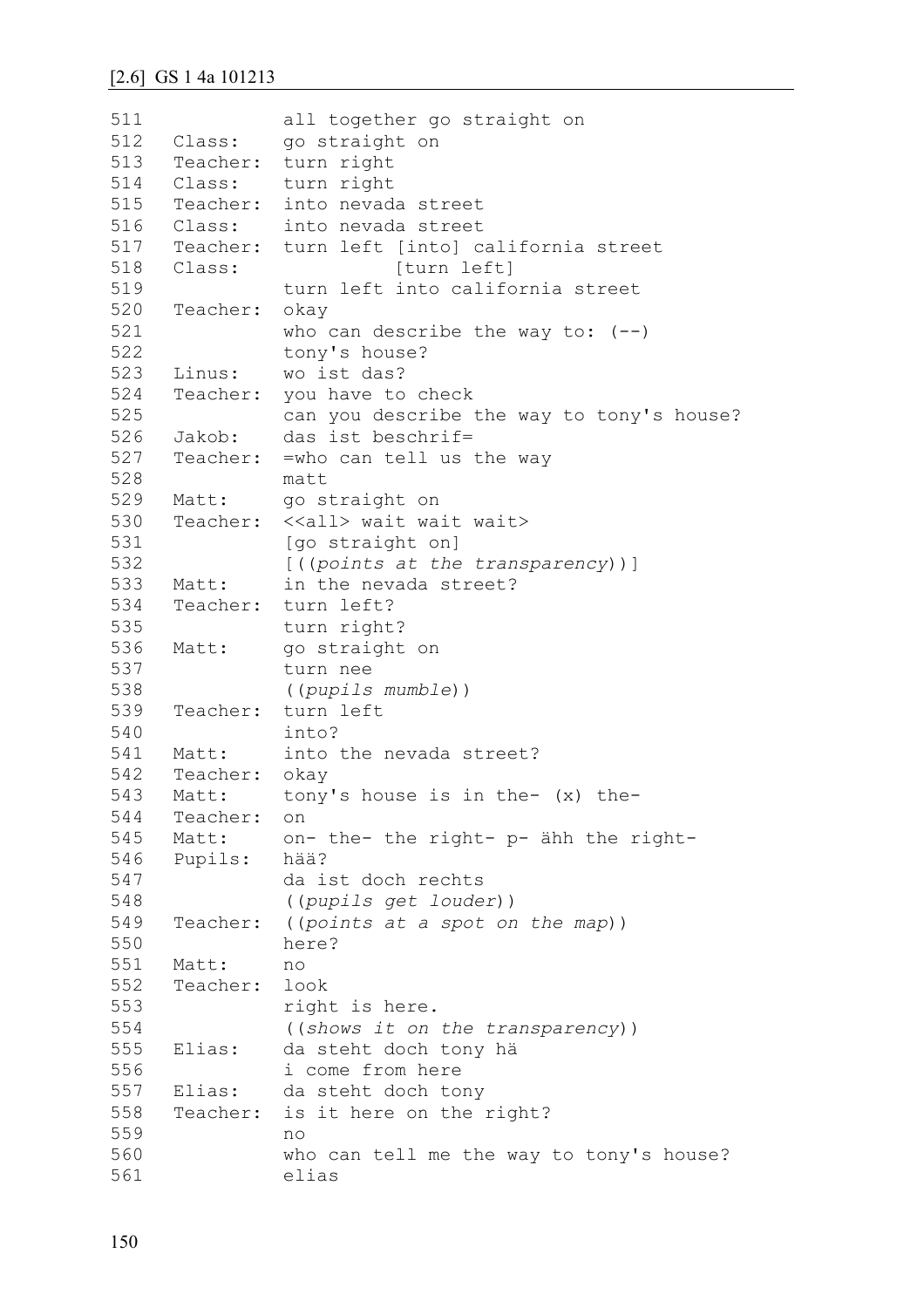```
562
563
564
565
566
567
568
569
570
571
572
573
574
575
576
577
578
579
580
581
582
583
584
585
586
587
588
589
590
591
592
593
594
595
596
597
598
599
600
601
602
603
604
605
606
607
608
609
610
611
612
     Elias: ehm go straight on 
               ehm turn left at nevada street
     Pupil_x: hä? 
     Pupil_y: nein 
     Pupil_z: hä?
     Jakob: da vorne da ist der eingang
     Elias: man kann ja auch
     Teacher: no no no
               i want to go the door
               i want to [ring the bell]
     Elias: [go straight on]
     Teacher: ding dong
     Elias: go straight on
               ehm at ehm (x)]
     Teacher: [turn] left
     Elias: turn left at
     Teacher: into
     Elias: into äh dak-
     Teacher: dakota
     Elias: da- dakota street
               and tony's house is on the ehm-
    Pupil x: right
     Pupil_y: right 
     Pupil z: [right]
     Elias: [right]
     Teacher: very good
               [here]
               [((points at Tony's house))]
               all together 
               go straight on
     Class: go straight on
     Teacher: turn left into dakota street
     Class: turn left into dakota street
     Teacher: tony's house is on the right
     Class: tony's house is on the right
     Teacher: who can tell me the way to kim's house?
               (6.0)
               marta
     Marta: ehm go straight on
               ehm turn left (--) at the arzona street
     Teacher: arizona street
     Marta: arizona street
     Teacher: yes
     Marta: ehm kim('s) house house is 
               on the right side
     Teacher: really good 
               go straight on
     Class: go straight on
     Teacher: now listen 
               turn left into
               ((points with her hand at the class))
```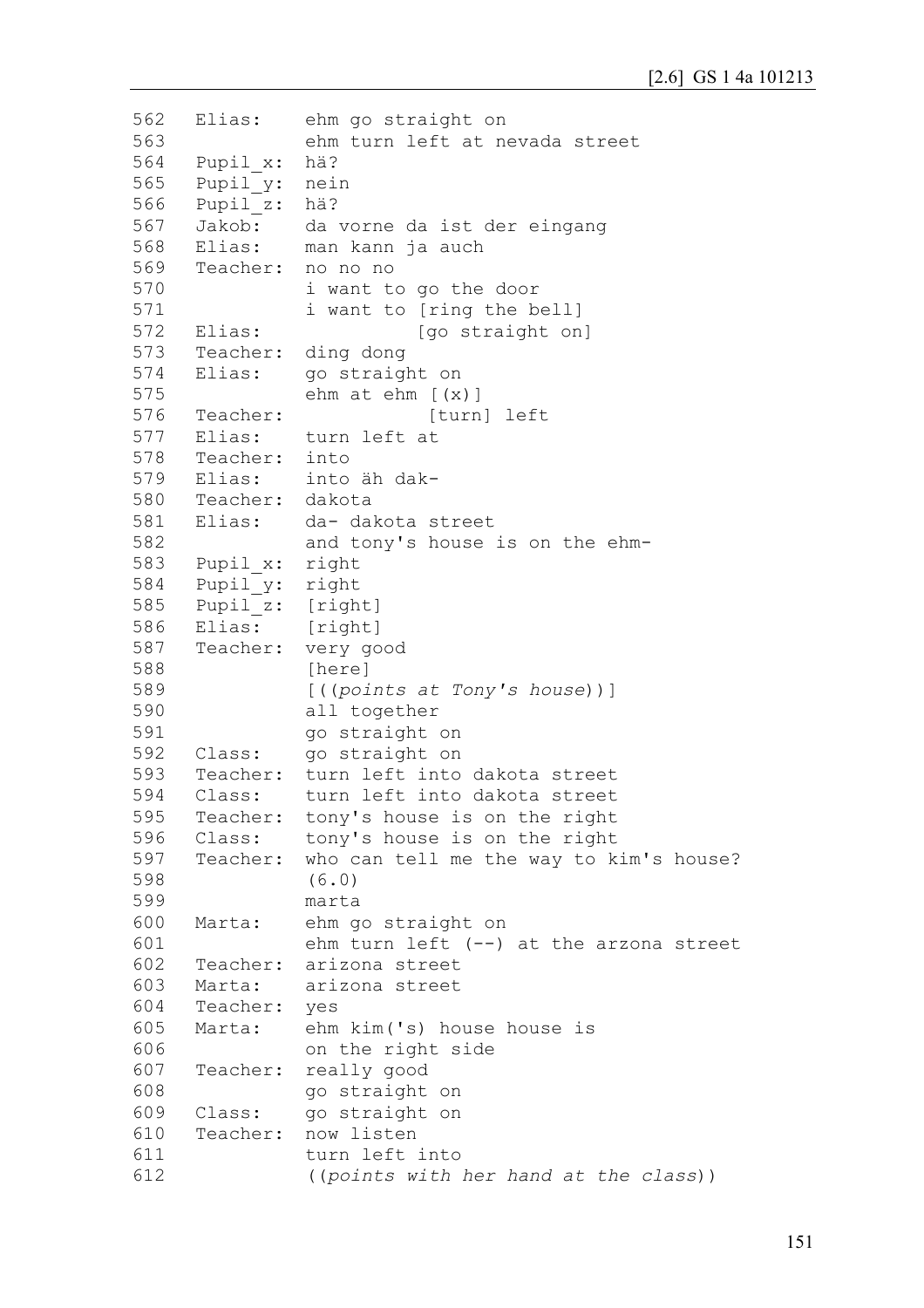```
613
614
615
616
617
618
619
620
621
622
623
624
625
626
627
628
629
630
631
632
633
634
635
636
637
638
639
640
641
642
643
644
645
646
647
648
649
650
651
652
653
654
655
656
657
658
659
660
661
662
663
     Class: turn left into
     Teacher arizona street
     Class: arizona street
     Teacher: kim's house is on the right
     Class: kim's house is on the right
     Teacher: turn left and 
               [then <<len> into>]
               [((writes 'into' on the board))]
     Oscar: in[to]
     Teacher: [turn] left into
               ((points to her left))
     Jakob: intro
     Teacher: into 
               okay
               ehm-
               please tell me the way to sam's house
     Elias: sam? 
               der ist da ganz oben
     Henry: nein der ist da ganz unten
     Teacher: no sam is (2.0) here 
               ((points at a spot on the transparency)) 
               who can tell me the way to sam's house? 
               that's quite difficult
     Pupil_x: no
     Teacher: jakob
     Jakob: go straight on 
               turn right in the nevada street
     Teacher: into
     Jakob: into n- into nevada street
              go right in the
    Teacher: into
     Jakob: into 
               ((laughs))
     Teacher: virginia
     Jakob: virginia street 
               sam's house is on the right side
     Teacher: is it?
     Jakob: äh
               left side
    Teacher: [yes]
     Jakob: [aber] 
               da sind ja noch zwei andere häuser
               wie soll man das dann wissen?
     Teacher: because here is sam on the roof
     Jakob: ja aber wenn der name da jetzt nicht steht
               (xxx)]
     Teacher: [but there is a name] jakob 
               [there is a [name]
                            [((points at the transparency))]
     Jakob: [ja]
     Teacher: okay
```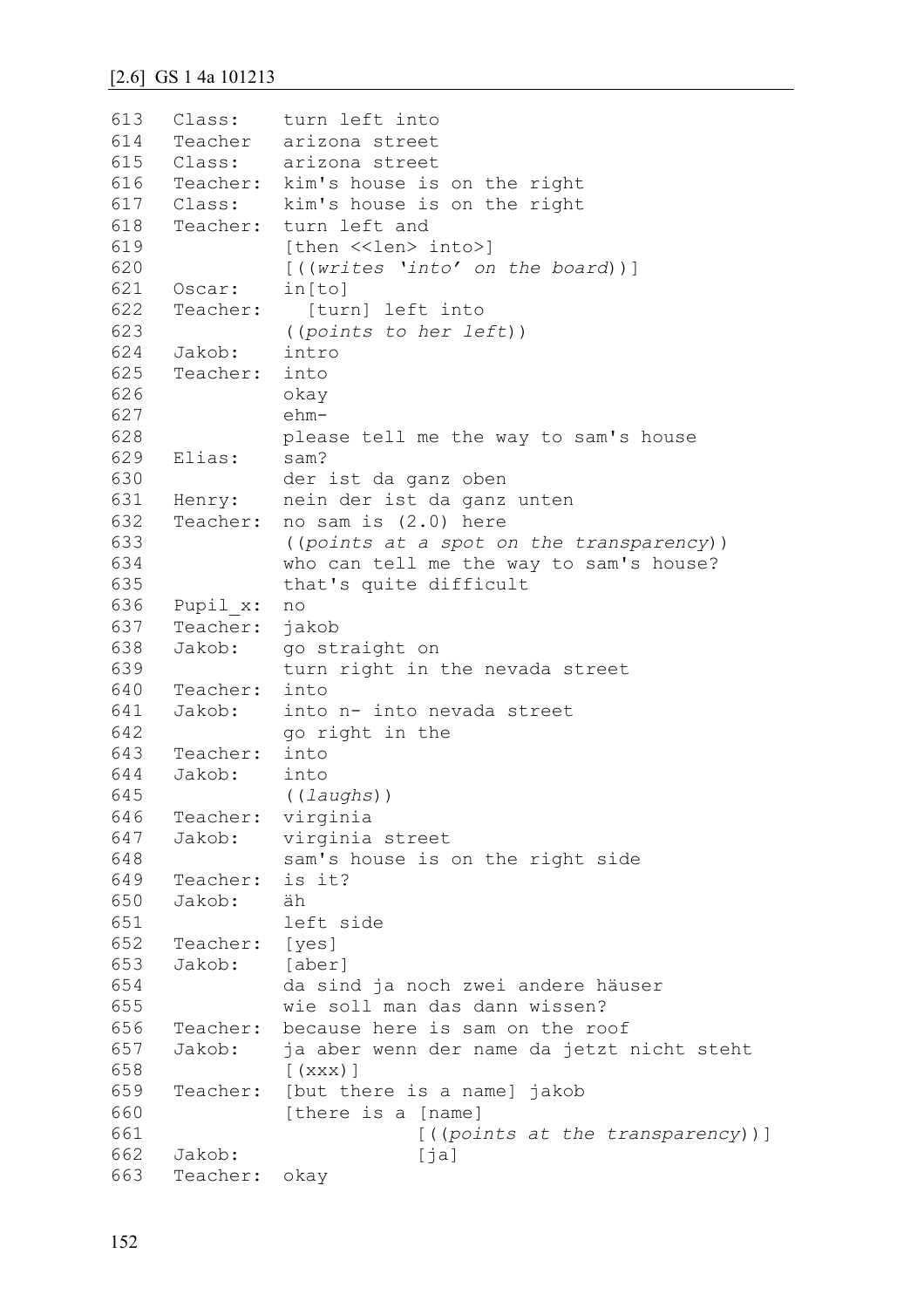```
664
665
666
667
668
669
670
671
672
673
674
675
676
677
678
679
680
681
682
683
684
685
686
687
688
689
690
691
692
693
694
695
696
697
698
699
700
701
702
703
704
705
706
707
708
709
710
711
712
713
714
               all together 
               go straight on
     Class: go straight on
     Teacher: turn right into nevada street
     Class: turn right into nevada street
     Teacher: turn right into virginia street
     Class: turn right into virginia street
     Teacher: sam's house is on the left
     Class: sam's house is on the left
     Teacher: okay
               tell me the way to sandra's house
               okay sandra you can tell me your- the way
     Sandra: go straight on 
               turn right after
     Teacher: into
     Sandra: into the montana street
               turn left in
     Teacher: into
     Sandra: into the (--) texas street
     Jakob: das erkennt man nicht
     Sandra: sandra's house is on the left
     Pupil x: me house
     Teacher: yes
     Sandra: me house is on the left
     Jakob: my
     Teacher: my 
               my
     Sandra: my house is on the left
     Teacher: side
               very good
               all together 
               go straight on
     Class: go straight on
     Teacher: turn right into montana street
     Class: turn right into montana street
     Teacher: turn left into texas street
     Class: turn left into texas street
     Teacher: sandra's house is on the left
     Class: sandra's house is on the left
     Teacher: okay
               linus or you wanted to go through 
               california street
     Linus: jetzt kann ich's nicht mehr sehen
     Teacher: okay 
               ((turns on the light)) 
     Oscar: oh licht 
               ((covers his eyes with his hands))
     Teacher: very quick 
               turn left into
     Class: turn left into
     Teacher: turn right into
```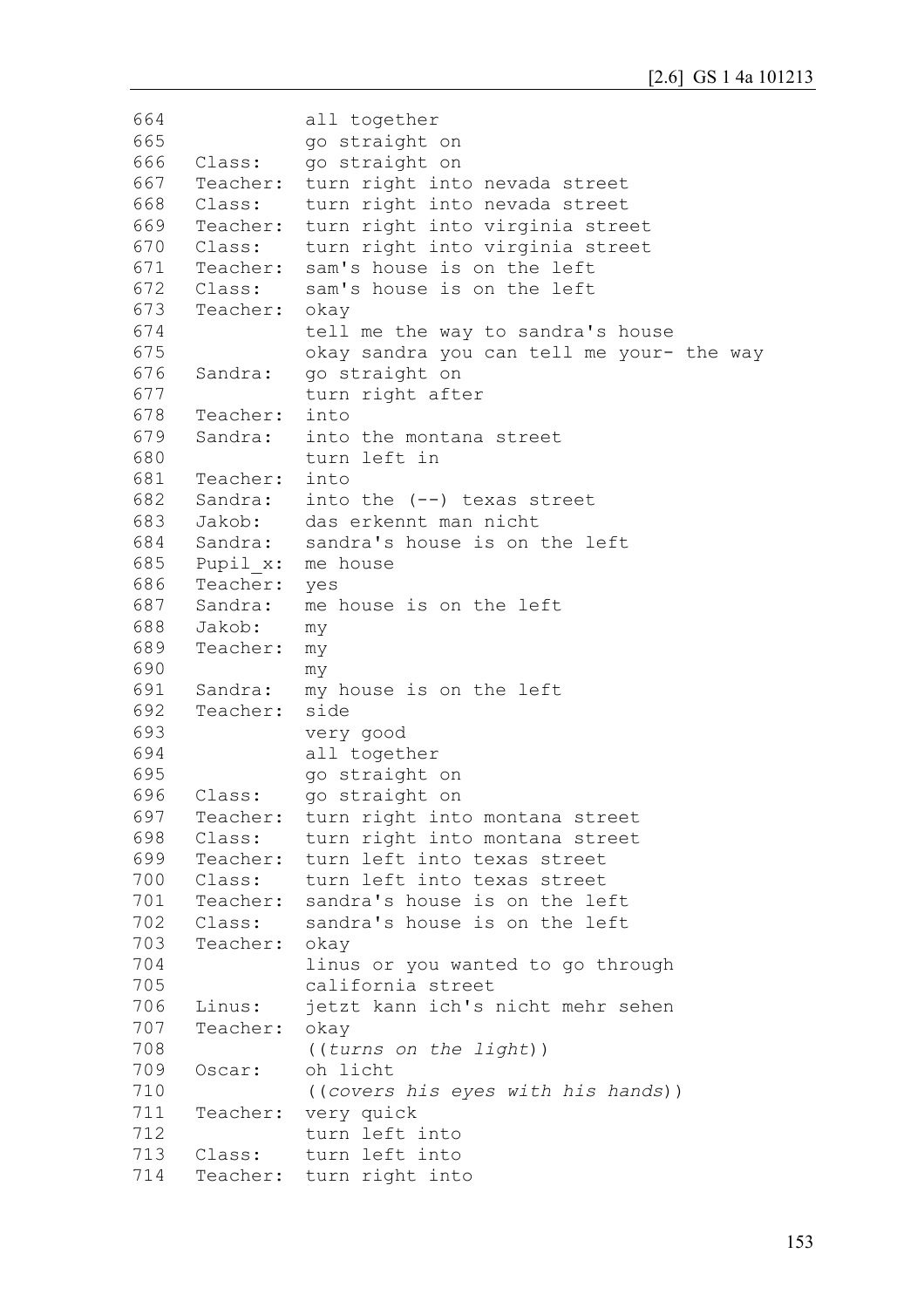```
715
716
717
718
719
720
721
722
723
724
725
726
727
728
729
730
731
732
733
734
735
736
737
738
739
740
741
742
743
744
745
746
747
748
749
750
751
752
753
754
755
756
757
758
759
760
761
762
763
764
765
     Class: turn right into
     Teacher: turn left into texas street
                ((points at 'into' on the board))
     Class: turn left into texas street.
     Teacher: turn right into montana street. 
               ((points at 'into' on the board))
     Class: turn right into montana street.
     Teacher: okay 
               very quick
                ((pupils mumble))
                ((holds up a picture)) 
               quick quick
               elias
     Elias: playground
     Teacher: playground
     Class: playground
                ((the teacher pins the picture to the 
                  board))
     Teacher: ((cleans the board quickly))
     Oscar: ja endlich bin ich weg 
               ((his name was written on the board))
     Teacher: ((holds up another picture))
     Oscar: polizei
     Teacher: sh:
               äh
               please raise your finger
               matt
     Matt: police sat- police station
     Teacher: police station
     Class: police station
               ((the teacher pins the picture to the board))
     Teacher: ((holds up another picture)) 
               frank
     Frank: bank
     Teacher: bank
     Class: bank
                ((the teacher pins the picture to the board))
     Teacher: [playground]
               [((points at the picture))]
     Class: playground
     Teacher: [police station]
               [((points at the picture))]
     Class: police station
     Teacher: [bank]
               [((points at the picture))]
     Class: bank
     Teacher: ((holds up another picture
                  and shows it to the class))
               antonia
     Antonia: post office ((pronounced [poːstˈofɪs]))
     Jakob: das steht da drauf
```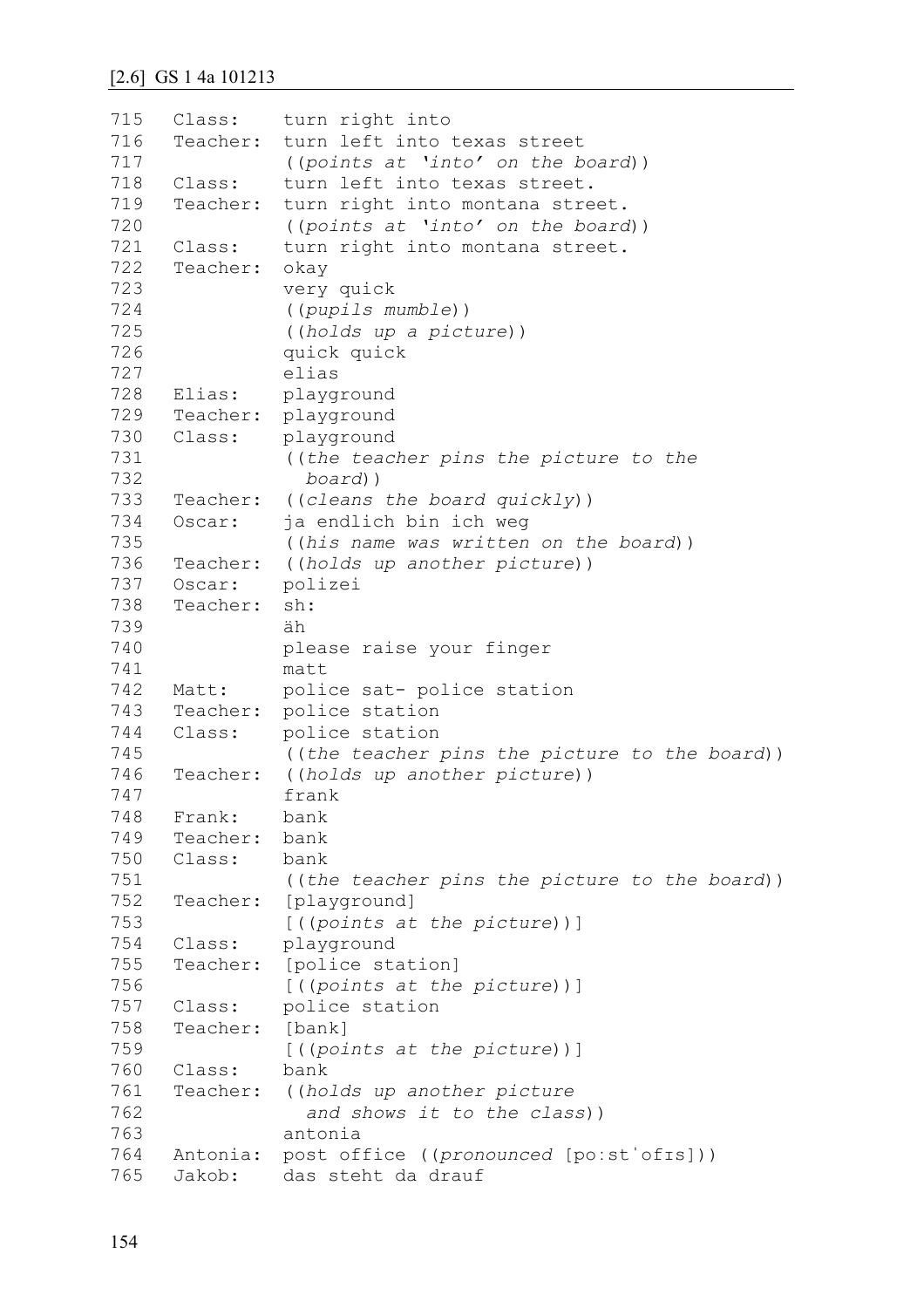```
766
767
768
769
770
771
772
773
774
775
776
777
778
779
780
781
782
783
784
785
786
787
788
789
790
791
792
793
794
795
796
797
798
799
800
801
802
803
804
805
806
807
808
809
810
811
812
813
814
815
816
     Teacher: ((draws a circle in the air))
     Antonia: post office ((pronounced [powst'pfis]))
     Teacher: yes 
               post office
     Class: post office 
               ((the teacher pins the picture
                  to the board))
     Teacher: yeah that's fine
               ((holds up another picture)) 
               ben
     Ben: bus äh bus station
     Jakob: nein stop ((pronounced [stɒp]))
     Ben: bus stop
     Teacher: bus stop
     Class: bus stop
               ((the teacher pins the picture to the board))
     Elias: ist ja keine station
     Teacher: ((holds up another picture)) 
               ehm jakob
     Jakob: ehm hospital
     Teacher: hospital
     Class: hospital
               ((the teacher pins the picture to the board))
     Teacher: [playground]
               [((points at the picture))]
     Class: playground
     Teacher: [police station]
               [((points at the picture))]
     Class: police station
     Teacher: [bank]
               [((points at the picture))]
     Class: bank
     Teacher: [post office]
               [((points at the picture))]
     Class: post office
     Teacher: bus stop
               [((points at the picture))]
     Class: bus stop
     Teacher: [hospital]
               [((points at the picture))]
     Class: hospital
     Teacher: ((holds up another picture)) 
               tim?
     Tim: <<p> cinema>
     Teacher: again? 
               ((points at her ear))
     Tim: cinema
     Teacher: cinema
     Class: cinema
               ((the teacher pins the picture to the board))
     Teacher: ((holds up another picture))
```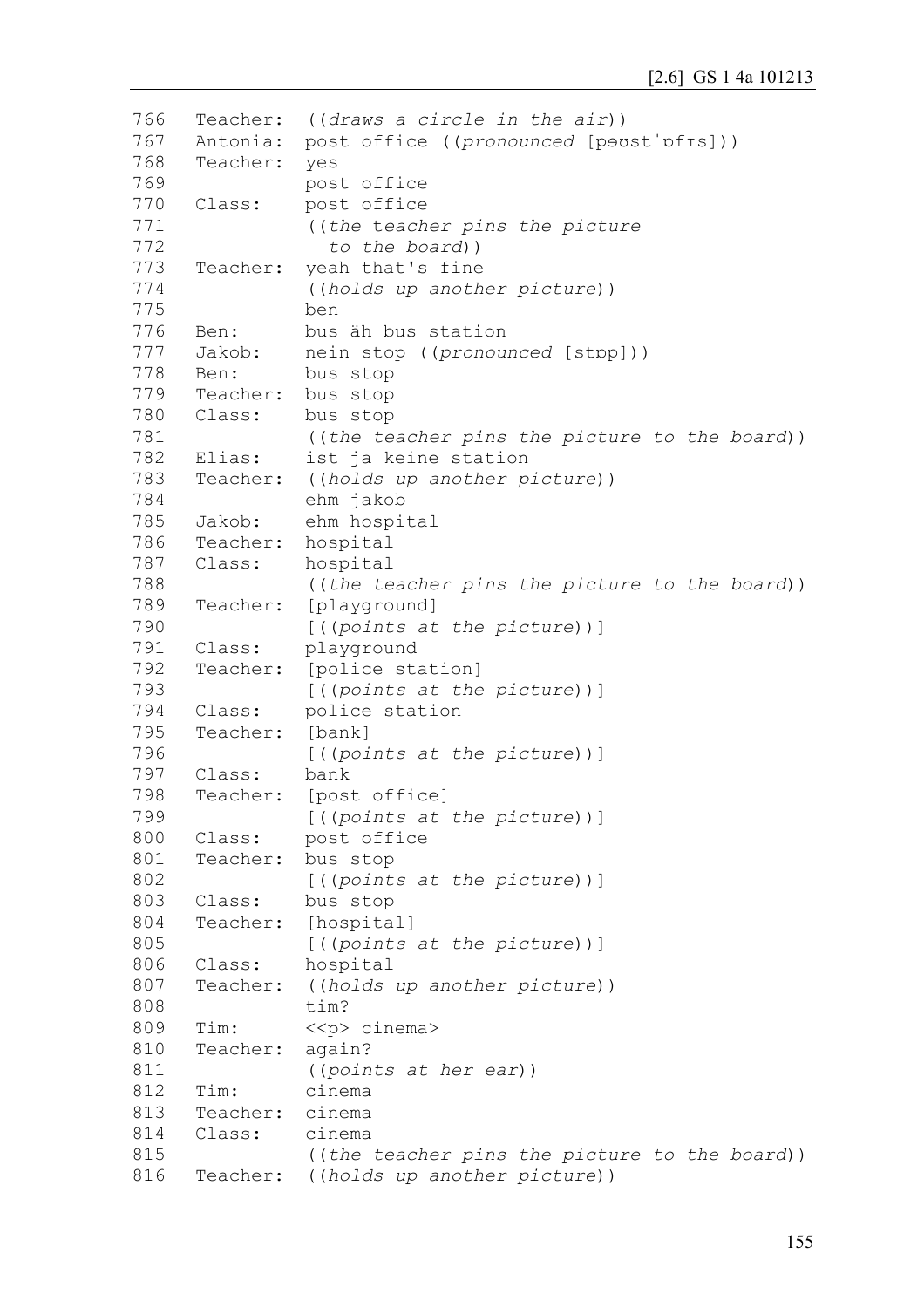```
817
818
819
820
821
822
823
824
825
826
827
828
829
830
831
832
833
834
835
836
837
838
839
840
841
842
843
844
845
846
847
848
849
850
851
852
853
854
855
856
857
858
859
860
861
862
863
864
865
866
867
     Oscar: nee das-
               das kann ich nicht aussprechen
    Teacher: sandra?
     Sandra: restaurant
     Teacher: restaurant
     Class: restaurant
               ((the teacher pins the picture to the board))
    Oscar: mc donald restaurant
     Teacher: ((holds up another picture))
               this is easy
               lina?
     Lina: supermarket
     Teacher: supermarket
     Class: supermarket 
               ((the teacher pins the picture to the board))
    Melissa: das klingt so cool 
               super ((German pronunciation))
     Teacher: ((holds up another picture)) 
               oscar?
     Oscar: ehm firemen?
     Teacher: these are firemen 
               alright
               paul?
     Paul: fire station
     Teacher: fire station
               ((pins the picture to the board))
    Oscar: oh man ey
               [das war falsch]
               [((some other pupils moan as well))]
     Teacher: okay now we want to do (--)
               a partner work
               okay? 
               ((gets some worksheets from her desk))
               we have got
                sh
               we have got a map 
               for partner one
               ((shows one worksheet)) 
               and we have got a map 
               for partner two
               ((shows the other worksheet)) 
               okay?
               partner one 
               ((holds up the first worksheet)) 
               wants to know the way to 
               the supermarket 
               the hotel 
               the bus stop 
               the post office 
               and the hospital
               and you have to ask
```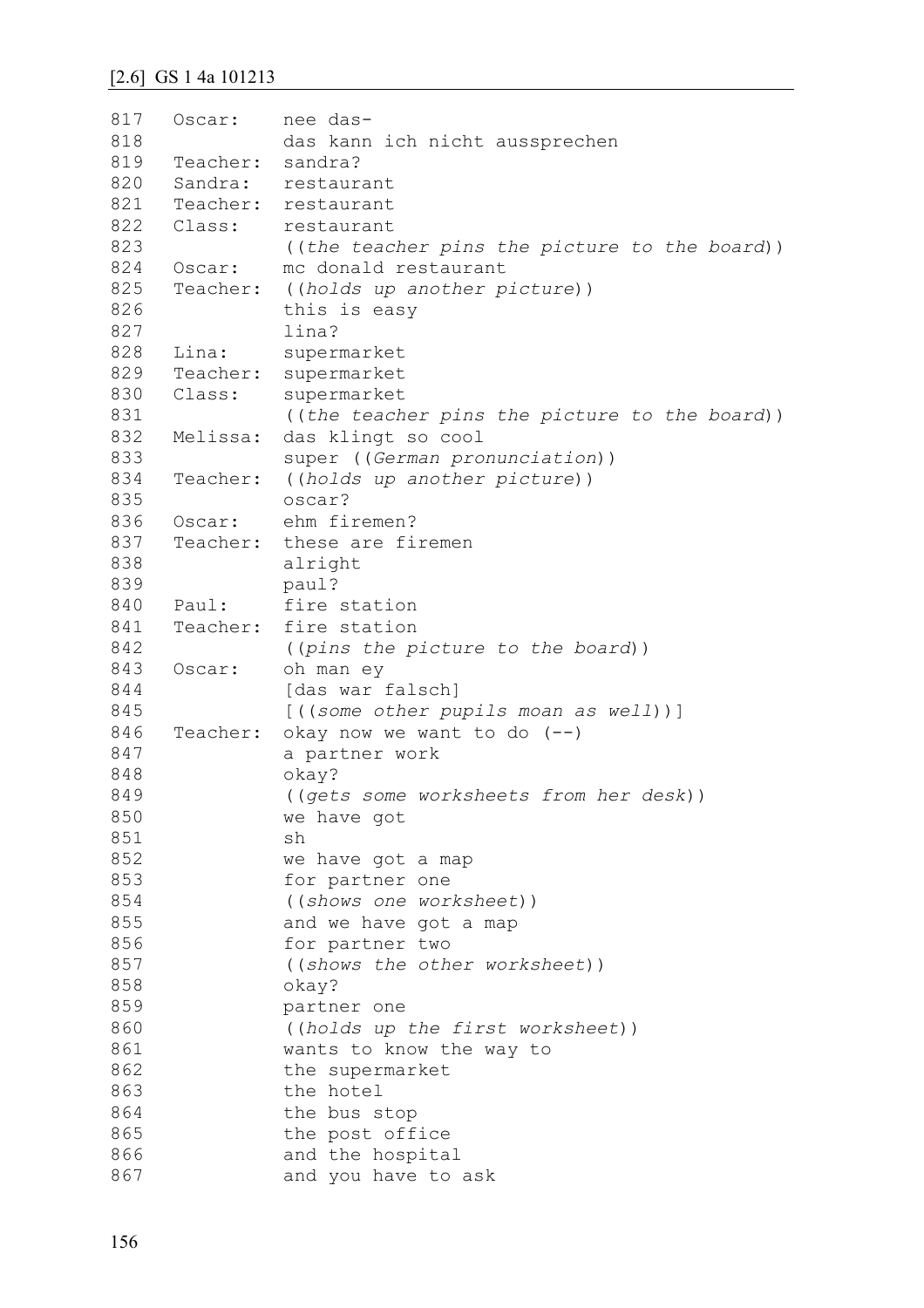| 868 |          | excuse me                                  |
|-----|----------|--------------------------------------------|
| 869 |          | where is the supermarket?                  |
| 870 |          | and then $(--)$ partner two                |
| 871 |          | ((holds up the second worksheet))          |
| 872 |          | looks into the map                         |
| 873 |          | and tells you                              |
| 874 |          | the way to the supermarket                 |
| 875 | Jakob:   | muss man das eigentlich selbst reinmalen?  |
| 876 | Teacher: | what?                                      |
| 877 |          | no                                         |
| 878 |          | [((gets another worksheet from her desk))] |
| 879 |          | [i tell you later okay?]                   |
| 880 |          | and you have to do it like                 |
| 881 |          |                                            |
| 882 |          | where are your wooden $(---)$ wooden<br>ah |
|     |          |                                            |
| 883 |          | ((goes to a shelf in the classroom))       |
| 884 |          | [you get a file box]                       |
| 885 |          | [((gets a file box))]                      |
| 886 | Jakob:   | jakob                                      |
| 887 |          | ((reads the name on the file box           |
| 888 |          | and laughs))                               |
| 889 | Teacher: | i need a partner.                          |
| 890 |          | matt                                       |
| 891 |          | can you be my partner?                     |
| 892 |          | ((gets a chain))                           |
| 893 | Matt:    | ((sighs and comes to the front))           |
| 894 | Jakob:   | jakob der partner                          |
| 895 | Teacher: | you are partner two                        |
| 896 |          | okay?                                      |
| 897 |          | ((hands him the second worksheet))         |
| 898 |          | and $i$ am $(--)$ i am partner one         |
| 899 |          | you ask me                                 |
| 900 |          | excuse me                                  |
| 901 |          | where's the                                |
| 902 |          | ((points at a sentence on his worksheet))  |
| 903 | Matt:    | excuse me please                           |
| 904 |          | where is the $(-)$ bank?                   |
| 905 | Teacher: | ((hands him another worksheet))            |
| 906 |          | mhm                                        |
| 907 |          | ehm (3.0) go straight on                   |
| 908 |          | turn right into montana street             |
| 909 | Jakob:   | ((stands up und shows Matt the house       |
| 910 |          | on his worksheet))                         |
| 911 | Teacher: | the bank is on the left                    |
| 912 |          | where is it matt?                          |
|     |          |                                            |
| 913 | Matt:    | ((points at it on the map))                |
| 914 | Teacher: | yes                                        |
| 915 |          | ((takes his worksheet))                    |
| 916 |          | the bank is here                           |
| 917 |          | ((points at it))                           |
| 918 | Jakob:   | nicht zeigen                               |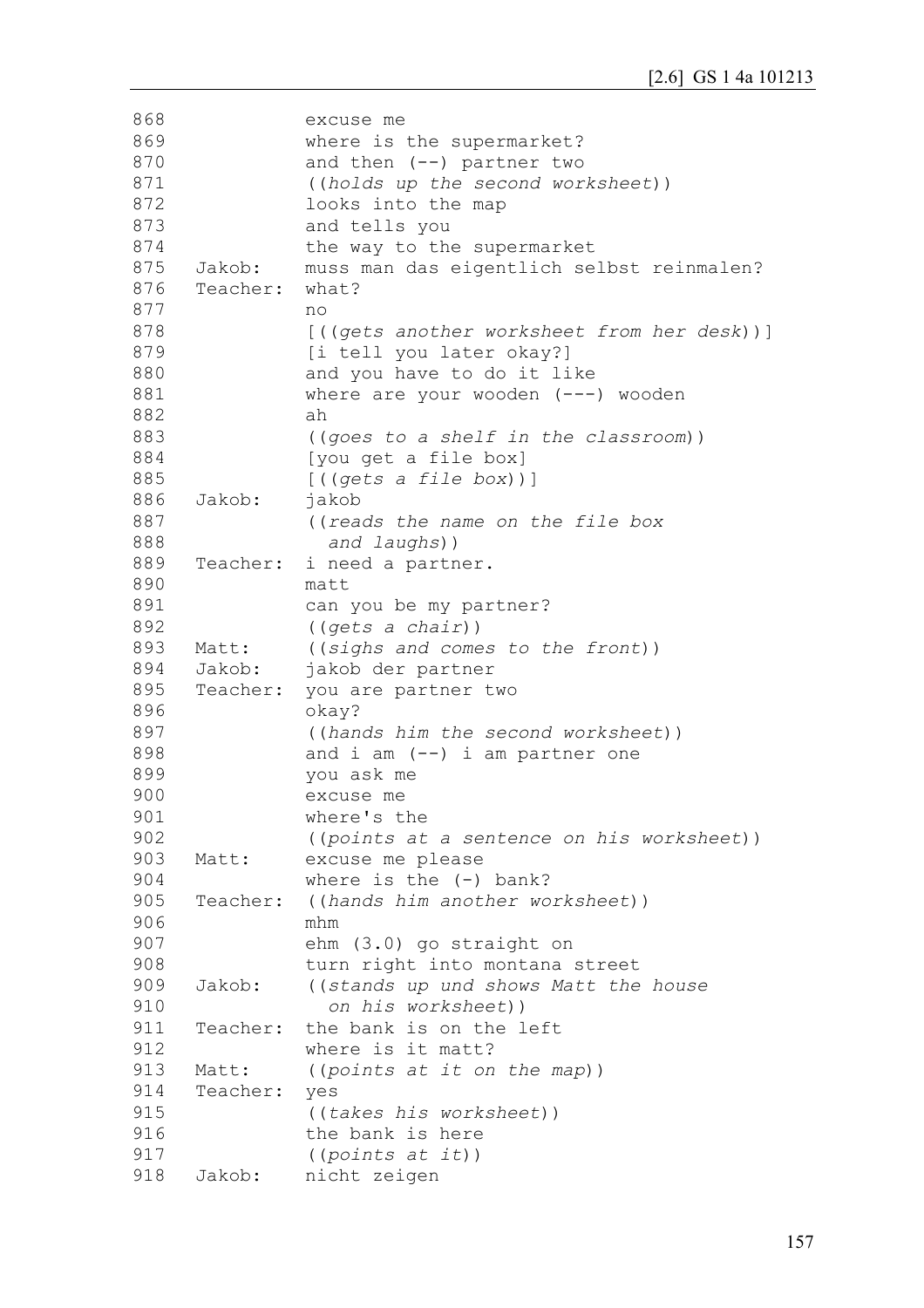```
919
920
921
922
923
924
925
926
927
928
929
930
931
932
933
934
935
936
937
938
939
940
941
942
943
944
945
946
947
948
949
950
951
952
953
954
955
956
957
958
959
960
961
962
963
964
965
966
967
968
969
                ((turns around))
     Teacher: and then matt can (--)[cut out] the bank 
                [((gesture of cutting out))] 
               and glue it to the montana street 
                ((puts her hand on the map))
    Oscar: hä?
     Jakob: oh man 
               du musst die ausschneiden 
     Pupil x: und aufkleben
               ((pupils mumble))
    Teacher: okay 
                step one 
                ((pupils start to discuss the task))
               step one 
               sh
               cut out the pictures
    Oscar: und was ist mit den texten?
     Teacher: step two 
               sh
               you start the partner work 
               and you stick the pictures 
               to (---) the places 
               yes
               who can tell me in german 
               what you have to do? 
               elias
    Elias: also wir sollen (--) ehm 
               also den weg erst mal finden 
               und dann soll man den finden
               und dann soll man (--) zum beispiel die 
               bank ausschneiden
               und dann soll man die
     Jakob: jeder von beiden?
     Teacher: switch off
               die partner haben zwei verschiedene karten
               der eine weiß genau 
               wo diese fünf sachen zu suchen sind
               der andere partner hat eine andere karte 
               wo er fünf andere sachen drin hat
               die er dann dem anderen partner erklären 
               muss
               ihr bekommt zwei verschiedene karten
               und zwei verschiedene zettel
               wo ihr nach dingen sucht
               jakob
     Jakob: ehm wer ist wer? 
               also wer hat ohne und wer hat den mit? 
               mit dem aufgezeichneten und wer hat den?
     Teacher: du hast eine karte mit fünf dingen drin 
               und dein partner hat
```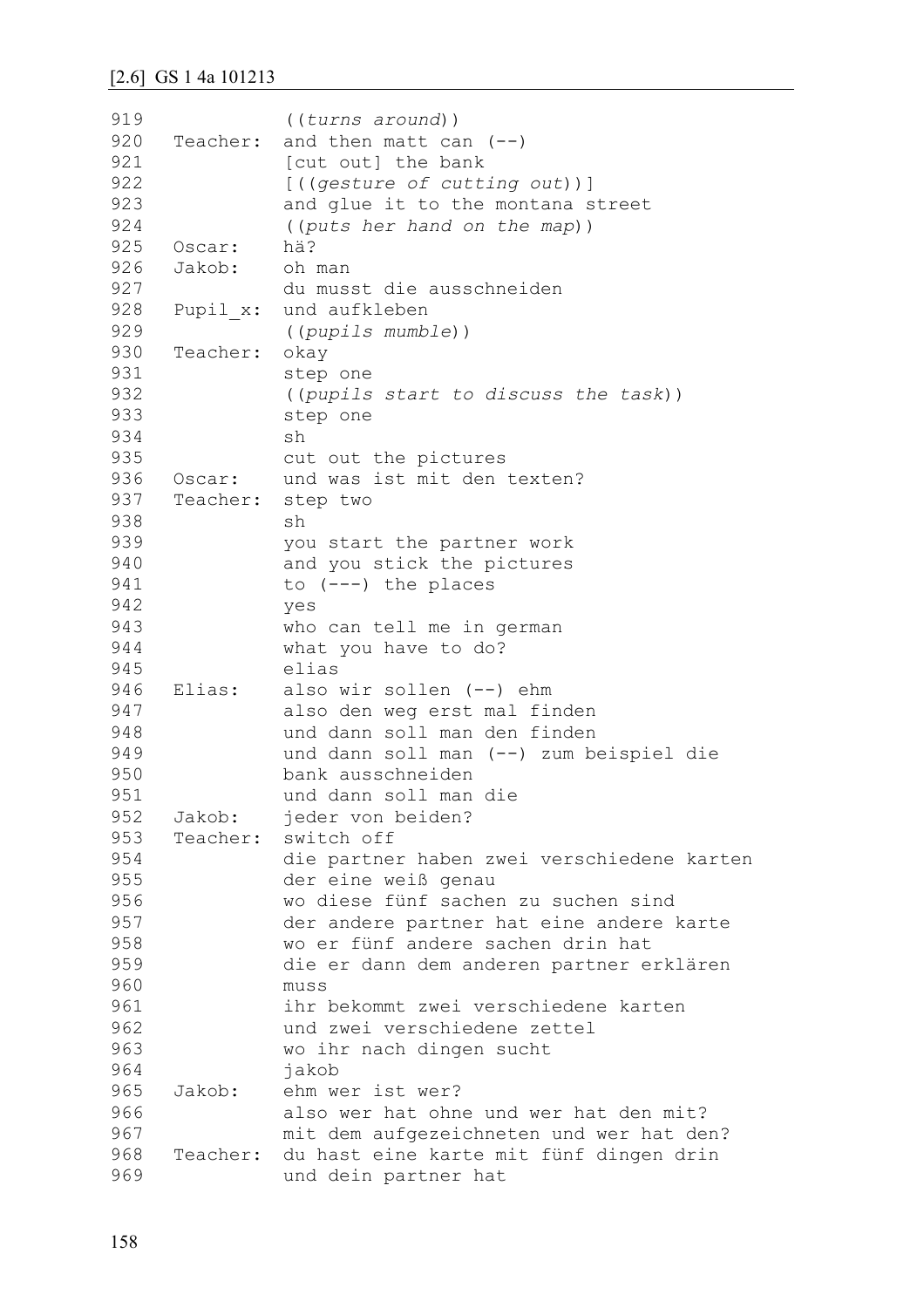| 970  |          | eine karte mit fünf ANDEREN dingen drin   |
|------|----------|-------------------------------------------|
| 971  |          | (3.0)                                     |
| 972  |          | und beide karten haben lücken             |
| 973  |          | ja?                                       |
| 974  |          | linus                                     |
| 975  | Linus:   | wo soll man das denn aufkleben?           |
| 976  | Teacher: | da wo euch der partner das hin beschreibt |
| 977  | Linus:   | ach so                                    |
| 978  |          | aber der partner muss ja kontrollieren    |
| 979  |          | oder?                                     |
| 980  | Teacher: | ihr müsst nachher kontrollieren           |
| 981  |          | vorher bitte einmal $(--)$                |
| 982  |          | file box between you and your partner     |
| 983  |          | oscar                                     |
| 984  | Oscar:   | ehm ich hab zwei fragen                   |
| 985  |          | einmal was ist denn mit den lücken?       |
| 986  |          | also die wo man dies ausschneiden muss    |
| 987  |          | und was muss man denn dann?               |
| 988  | Teacher: | diese sachen die ihr ausschneidet         |
| 989  |          | müssen halt in eine lücke rein            |
| 990  | Oscar:   | ja                                        |
| 991  |          | aber mit dem text da                      |
| 992  |          | wo der text                               |
| 993  | Teacher: | das ist der text der euch hilft           |
| 994  |          | was du fragen kannst                      |
| 995  | Oscar:   | achso                                     |
| 996  | Linus:   | wir sind aber 'ne ungerade zahl           |
| 997  |          |                                           |
| 998  |          | äh wir sind ne grade zahl                 |
|      |          | ich hab hier keinen partner               |
| 999  | Sandra:  | ja dann musst du halt mit lina            |
| 1000 | Oscar:   | ja du musst mit lina                      |
| 1001 |          | oder ich mach mit ben                     |
| 1002 | Teacher: | nelly can go over to                      |
| 1003 |          | linus                                     |
| 1004 |          | no                                        |
| 1005 |          | no                                        |
| 1006 |          | tim and jakob                             |
| 1007 |          | linus and nel- nelly                      |
| 1008 |          | okay?                                     |
| 1009 |          | ((pupils mumble))                         |
| 1010 | Lea:     | kann nich peter mit linus                 |
| 1011 |          | und ich mit nelly machen?                 |
| 1012 | Linus:   | [ja]                                      |
| 1013 | Teacher: | [no]                                      |
| 1014 | Linus:   | doch                                      |
| 1015 |          | kann man sich nicht aussuchen?            |
| 1016 | Lea:     | [doch bitte?]                             |
| 1017 | Teacher: | [no]                                      |
| 1018 |          | ((hands out the worksheets))              |
| 1019 |          | one two ((to Antonia and Sophie))         |
| 1020 |          | one two ((to Oscar and Henry))            |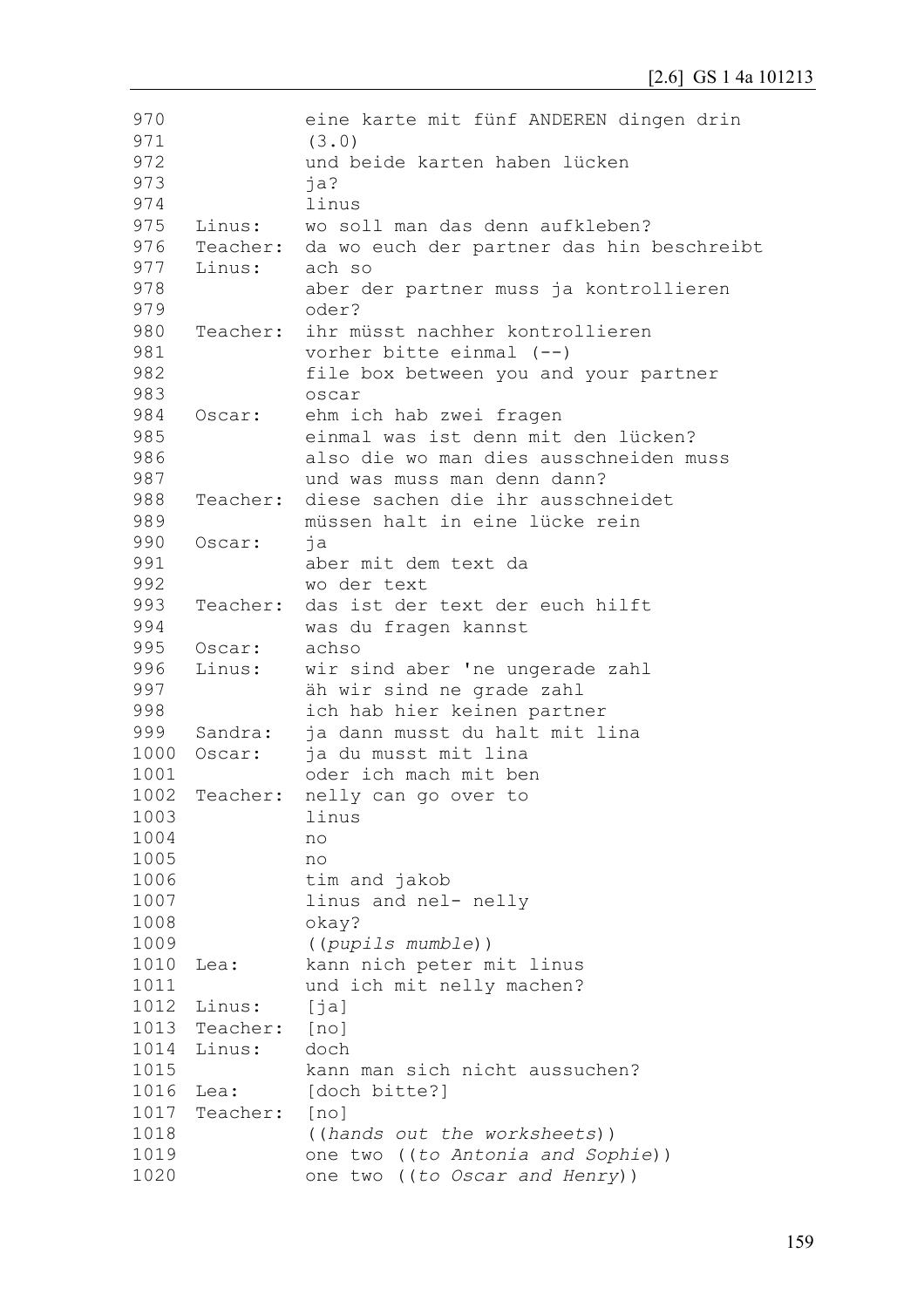```
1021
1022
1023 Oscar:
1024
1025
Teacher: yes
1026 Oscar:
1027
Teacher: [two] ((to Melissa)) 
1028
1029
1030
1031 Class:
1032
1033
Teacher: one
1034
1035
1036
1037
1038
1039 Oscar:
1040
1041
1042
1043 Ben:
1044 Oscar:
1045 Ben:
1046 Oscar:
1047
1048
1049
1050 Henry:
1051
1052
1053
1054
Oscar: okay
1055
1056
1057
1058
1059
1060
1061
1062
1063 Peter:
1064 Lea:
1065
1066 Jakob:
1067
Oscar: nein
1068 Jakob:
1069
Melissa: misses <name> 
1070
1071
Teacher: oh no (5.0)
               ben one
               hast du ein anderes als ich?
               ((to Henry))
               [wieso]
               melissa two 
               peter two 
               lea one
               ((pupils get up to get their file boxes))
                ((29:38-29:50))
               ((hands another worksheet to Oscar))
               two
                ((hands another worksheet to Henry))
                ((pupils prepare the task, 
                   some already start with it))
               excuse me please?
               where is the s-? 
               warte ich muss mal kurz aufschreiben
               ((gets a pencil))
              wo sind denn die kleinen dinger?
              where is the supermarket?
               ich brauche noch son kleinen
               warte warte
               excuse me please
               excuse me please
               where is the supermarket?
               go straight on
               (xxx)
               turn left 
               (xxx)du schneidest die schon mal aus okay?
                ((the pupils get their material 
                   and start cutting out))
                ((the camera starts to film individual
                  pairs))
                ((pupils work on their task))
               ((30:47- 39:57))
              soll der name mit rauf?
               ehm nein hab ich nicht
               ((pupils mumble))
              es hat geklingelt
               doch doch
               es hat geklingelt
```